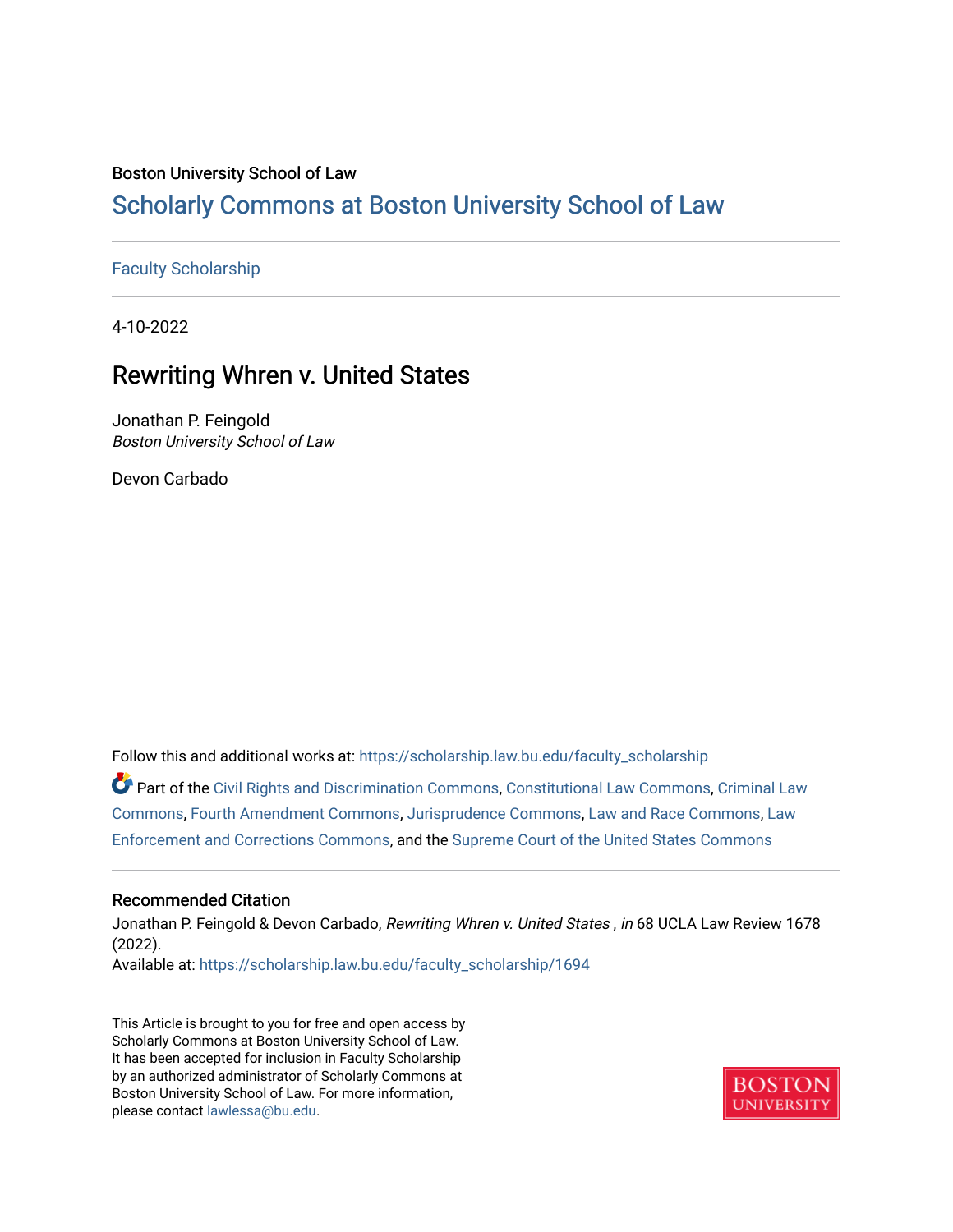# **U.C.L.A. Law Review**

# **Rewriting** *Whren v. United States*

Devon W. Carbado & Jonathan Feingold

# **ABSTRACT**

In 1996, the U.S. Supreme Court decided *Whren v. United States*—a unanimous opinion in which the Court effectively constitutionalized racial profiling. Despite its enduring consequences, *Whren* remains good law today. This Article rewrites the opinion. We do so, in part, to demonstrate how one might incorporate racial justice concerns into Fourth Amendment jurisprudence, a body of law that has long elided and marginalized the racialized dimensions of policing. A separate aim is to reveal the "false necessity" of the *Whren* outcome. The fact that *Whren* was unanimous, and that even progressive Justices signed on, might lead one to conclude that the Court's hands were tied. This Article argues otherwise by offering an alternative Supreme Court opinion that could have decided the case. In the context of doing so, the Article limits its archive—the materials on which it formally relies—to sources that were available to the Court when the case was litigated. We do not pretend that this citational practice fully avoids the pitfalls of presentism. To be perfectly transparent, how we view *Whren* is very much informed by the broad literature that has emerged over the past two decades arguing that the case was wrongly decided. Still, that we have limited our archive along the preceding lines strengthens the case that the Court could have reached a different conclusion—within the confines of Fourth Amendment law—that took the dignity and sanctity of Black lives more seriously. We have written the opinion in the voice of the late Justice Thurgood Marshall, whose constitutional jurisprudence routinely centered the experiences of the marginalized, the minoritized, and the forgotten.

## **AUTHOR**

Devon W. Carbado is the Harry Pregerson Professor of Law at the University of California, Los Angeles School of Law.

Jonathan Feingold is an Associate Professor at Boston University School of Law. Professor Feingold received his B.A. from Vassar College and J.D. from UCLA School of Law.

This essay is part of a broader scholarly project that rewrites central Supreme Court Cases to better attend to racial inequality. *See* Critical Race Judgements: Rewritten U.S. Court Opinions on Race and Law (Bennett Capers, Devon Carbado, Robin Lenhardt & Angela Onwuachi-Willig eds.) (forthcoming 2022). As we indicated in the abstract, in rewriting *Whren*, we did not expressly rely on materials that were published after the original *Whren* opinion was decided. Still, we recognize that our approach to the case was shaped by scholarship and ideas that circulated post-*Whren*.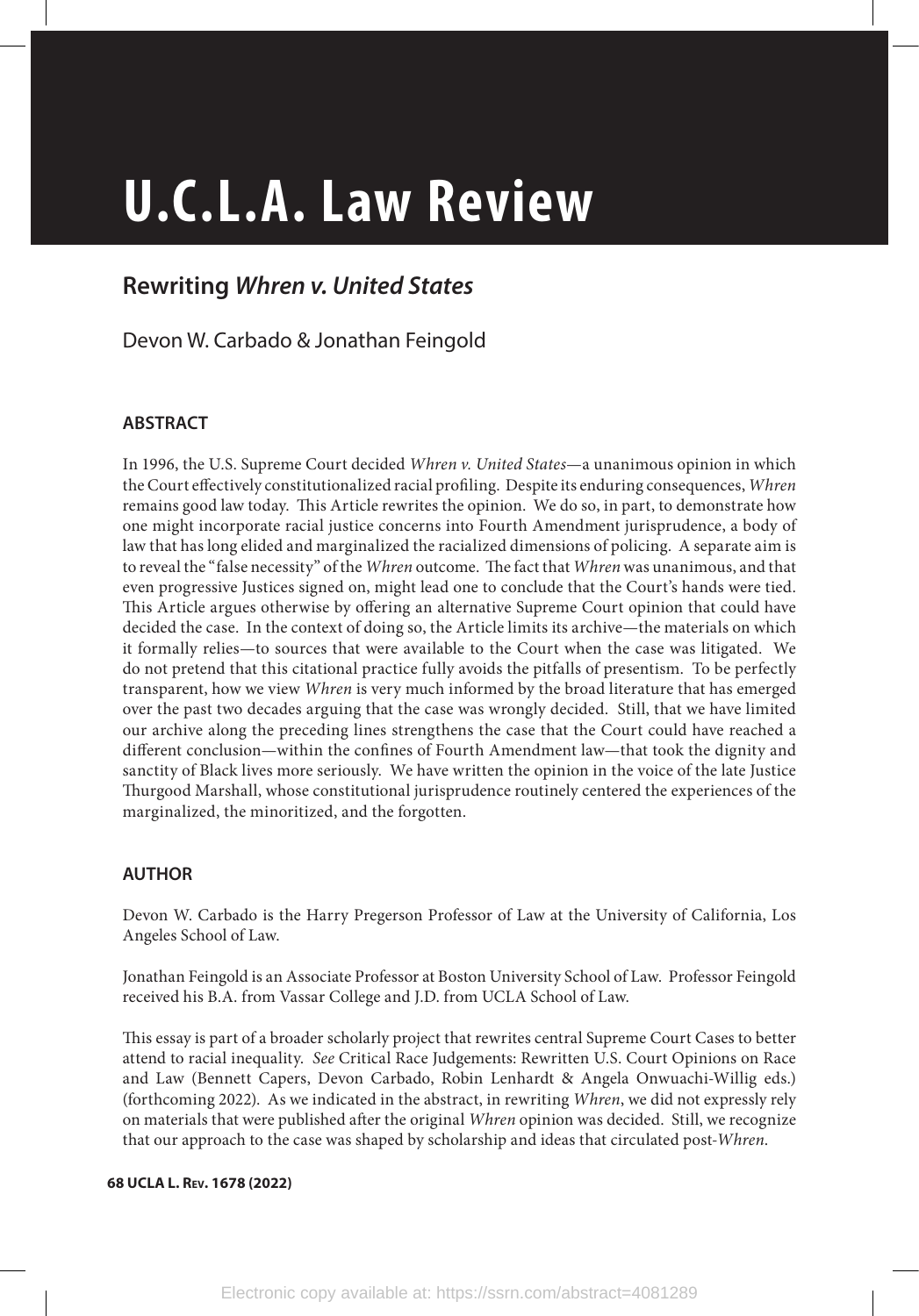

Indeed, many of the ideas draw from two papers one of us (Devon Carbado) wrote, both of which were published subsequent to the *Whren* decision: *(E)Racing the Fourth Amendment*, 100 Mich. L. Rev. 946 (2002) and *From Stopping Black People to Killing Black People: The Fourth Amendment* Pathways to Police Violence, 105 CALIF. L. REV. 125 (2017).

Those pieces, in turn, drew from a robust body of scholarship on race and the Fourth Amendment, including: Paul Butler, *The White Fourth Amendment*, 43 Tex. Tech L. Rev. 245 (2010); Gabriel J. Chin & Charles J. Vernon, *Reasonable But Unconstitutional: Racial Profi ling and the Radical Objectivity of Whren v. United States*, 83 Geo. Wash. L. Rev. 882 (2015); Angela J. Davis, *Race, Cops*  and Traffic Stops, 51 U. MIAMI L. REV. 425 (1997); Charles R. Epp, Steven Maynard-Moody & Donald Haider-Markel, Pulled Over: How Police Stops Define Race and Citizenship (2014); Samuel R. Gross & Katherine Y. Barnes, *Road Work: Racial Profi ling and Drug Interdiction on the Highway*, 101 Mich. L. Rev. 651 (2003); Lewis R. Katz, *"Lonesome Road": Driving Without the Fourth Amendment*, 36 Seattle U. L. Rev. 1413 (2013); David A. Harris, *"Driving While Black" and All Other Traffi c*  Offenses: The Supreme Court and Pretextual Stops, 87 J. CRIM. L. & CRIMINOLOGY 554 (1997); Kevin R. Johnson, *How Racial Profiling in America Became the Law of the Land: United States v. Brignoni-*Ponce *and* Whren v. United States *and the Need for Truly Rebellious Lawyering*, 98 Geo. L.J. 1005 (2010); Wayne R. LaFave, *The "Routine Traffic Stop" from Start to Finish: Too Much "Routine," Not Enough Fourth Amendment*, 102 Mich. L. Rev. 1843 (2004); Margaret Lawton, *State Responses to the Whren Decision*, 66 CASE W. RES. L. REV. 1039 (2016); Nancy Leong, *The Open Road and the Traffic Stop: Narratives and Counter-Narratives of the American Dream*, 64 Fla. L. Rev. 305 (2012); Tracey Maclin, *Race and the Fourth Amendment*, 51 VAND. L. REV. 333 (1998); David A. Sklansky, *Traffic Stops, Minority Motorists, and the Future of the Fourth Amendment, 1997 Sup. CT. REV. 271; Jordan B.* Woods, *Decriminalization, Police Authority, and Routine Traffic Stops*, 62 UCLA L. Rev. 672 (2015).

For comments on or conversations about the Essay, we thank Mario Barnes, Bennett Capers, Paul Butler, Beth Colgan, Kimberlé Crenshaw, Robin Lenhardt, Angela Onwuachi-Willig, and Richard Re.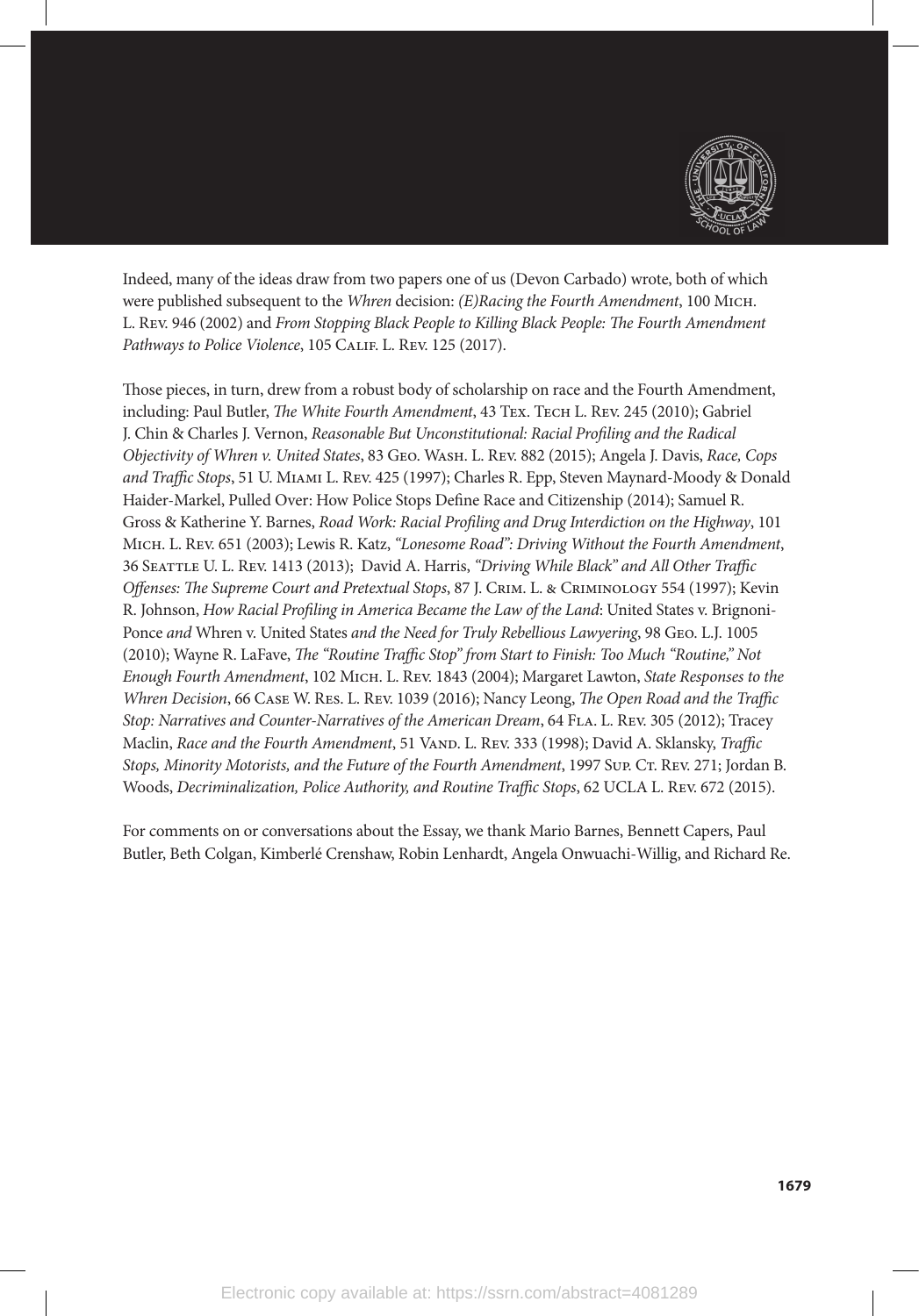#### **WHRENV.UNITEDSTATES**

## OPINIONOFTHECOURT Justice Marshall delivered the opinion of the Court.

#### **I.**

In this case, we decide whether it is consistent with the Fourth Amendment for a police officerwho observed a traffic violation to use that violation to justify a racially selective traffic stop, or as the pretext to investigate a crime for which the officer lacks probable cause. We answer both questions in the negative.

#### **II.**

On the evening of June 10, 1993, a team of District of Columbia (D.C.) plainclothes vice officers were patrolling for drug activity in an unmarked car. Investigator Tony Howard drove the vehicle, in which officers Efrain Soto, Jr. and Homer Littlejohn were also present.<sup>1</sup> While driving in Southeast D.C., the officers noticed two Black men sitting in a dark Nissan Pathfinder paused at a stop sign. The Pathfinder had temporary tags. Officer Soto testified that he had observed James Lester Brown, the driver, looking into the lap of Michael Whren, the passenger. As the officers proceeded slowly down the street, Soto continued to watch the Pathfinder. He testified that the Pathfinder remained stopped at the intersection for more than twenty seconds, obstructing traffic behind it.<sup>2</sup>

Investigator Howard had already begun to make a U-turn to tail the Pathfinder when Soto instructed him to follow it. As the officers turned around, the Pathfinder turned without signaling. Officer Soto added that the Pathfinder "sped off quickly" and proceeded at an "unreasonable speed."3

The vice officers followed the Pathfinder to a different intersection, where it was surrounded by cars to its front, right, and rear. The officers boxed in the

<sup>1</sup>. United States v. Whren, 53 F.3d 371, 372 (D.C. Cir. 1995), aff'd sub nom. Whren v. United States, 517 U.S. 806 (1996).

<sup>2</sup>. Officers Soto and Littlejohn disagreed as to whether any cars were stopped behind the Pathfinder. Soto testified that at least one car was stopped behind the Pathfinder, but acknowledged that no car behind the Pathfinder honked or otherwise requested the Pathfinder to move. Officer Littlejohn testified that there were no vehicles waiting behind the Pathfinder. Brief for the Petitioners at \*4-5, Whren v. United States, 517 U.S. 806 (1996) (No. 95-5841).

<sup>3.</sup> Id. at  $*5-6$  (quoting the District Court transcript).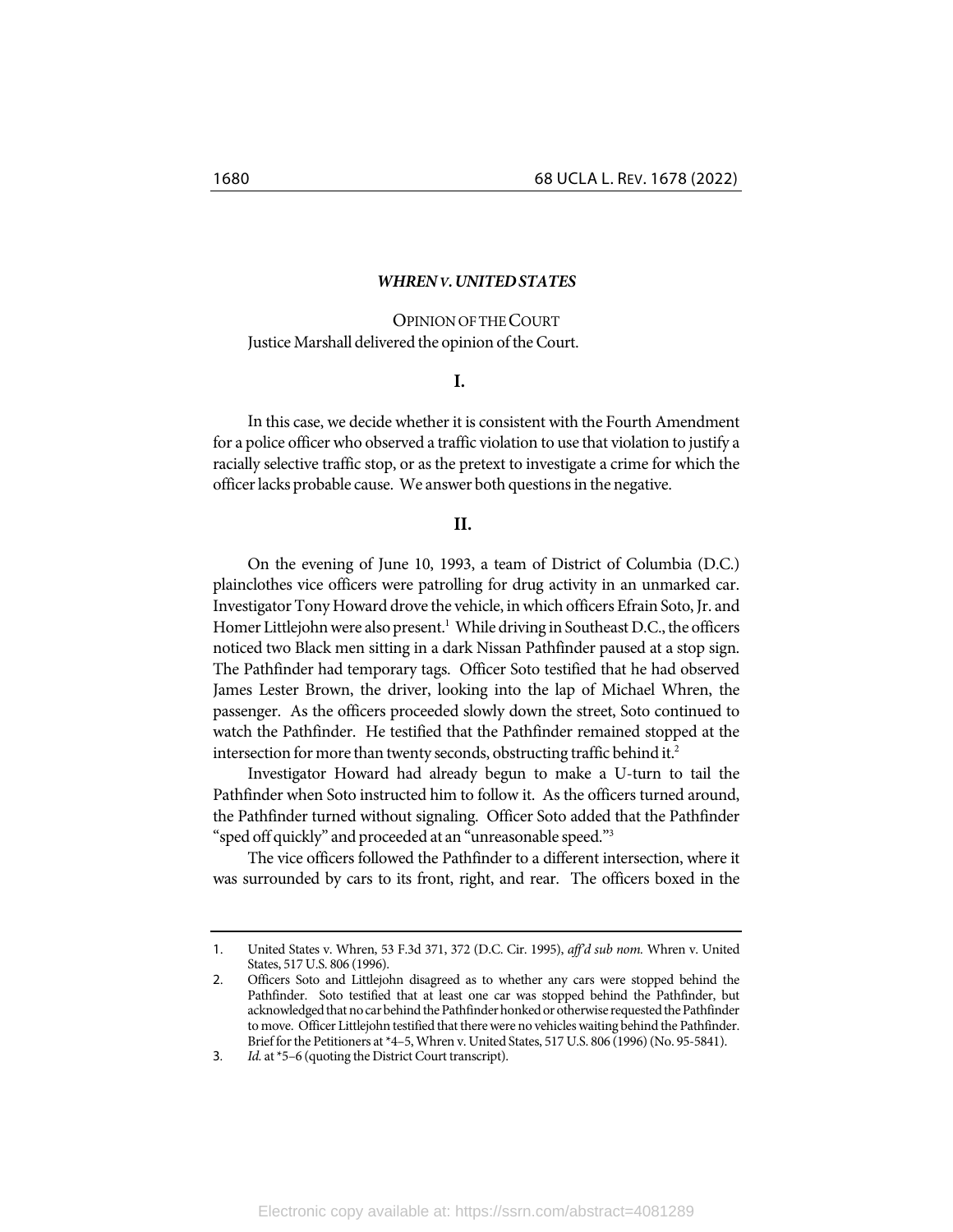Pathfinder by pulling alongside its driver's side. Officer Soto then immediately exited his vehicle and approached the Pathfinder, identifying himself as a police officer. Officer Littlejohn followed a fewsteps behind.

Because the surrounding vehicles prevented Brown from pulling over, Officer Soto told Brown to place the Pathfinder in park. As he was speaking, Soto noticed that Whren was holding two large, clear plastic bags. Upon seeing the bags,which Soto suspected to contain cocaine, the officer yelled "C.S.A." to notify the other officers that he had observed a Controlled Substances Act violation.<sup>4</sup>

According to Officer Soto, as he reached for the driver's side door, Whren yelled "pull off, pull off."5 Officer Soto then observed Whren pull the cover off a power window control panel in the passenger door and place one of the large bags into a hidden compartment. Officer Soto opened the driver's side door, dove across Brown, and grabbed the other bag from Whren's left hand. At the same moment, Officer Littlejohn pinned Brown to the driver's seat.

Multiple officers then arrested Brown and Whren and proceeded to search the Pathfinder. The officers recovered two tinfoil packets containing marijuana laced with PCP, a bag of chunky white rocks, a large white rock of crack cocaine, numerous unused Ziplock bags, a portable phone, and personal papers. Petitioners were charged in a four-count indictment for violating various federal drug laws, including 21 U.S.C. §§ 844(a) and 860(a).

#### **III.**

At a pretrial suppression hearing, petitioners challenged the legality of the stop and the resulting seizure of the drugs. They argued that the officers lacked probable cause, or even reasonable suspicion, to believe that petitioners were engaged in illegal drug-dealing activity. Petitioners further argued that Officer Soto's asserted ground for approaching the vehicle was pretextual.

Petitioners advanced two separate pretext claims. First, petitioners alleged that the stop was racially motivated—that is, the officers stopped petitioners because theywere Black, not because they committed a traffic infraction. Second, petitioners alleged that the officers' actual reason for stopping them was investigatory—that is, the officers stopped petitioners to investigate whether they possessed drugs, not to enforce the vehicle code.

To support the foregoing claims, petitioners explained that under normal circumstances, D.C. vice officers do not concern themselveswith mundane traffic

<sup>4.</sup> Id. at \*8 (quoting the District Court transcript).<br> $\frac{1}{2}$ 

Id.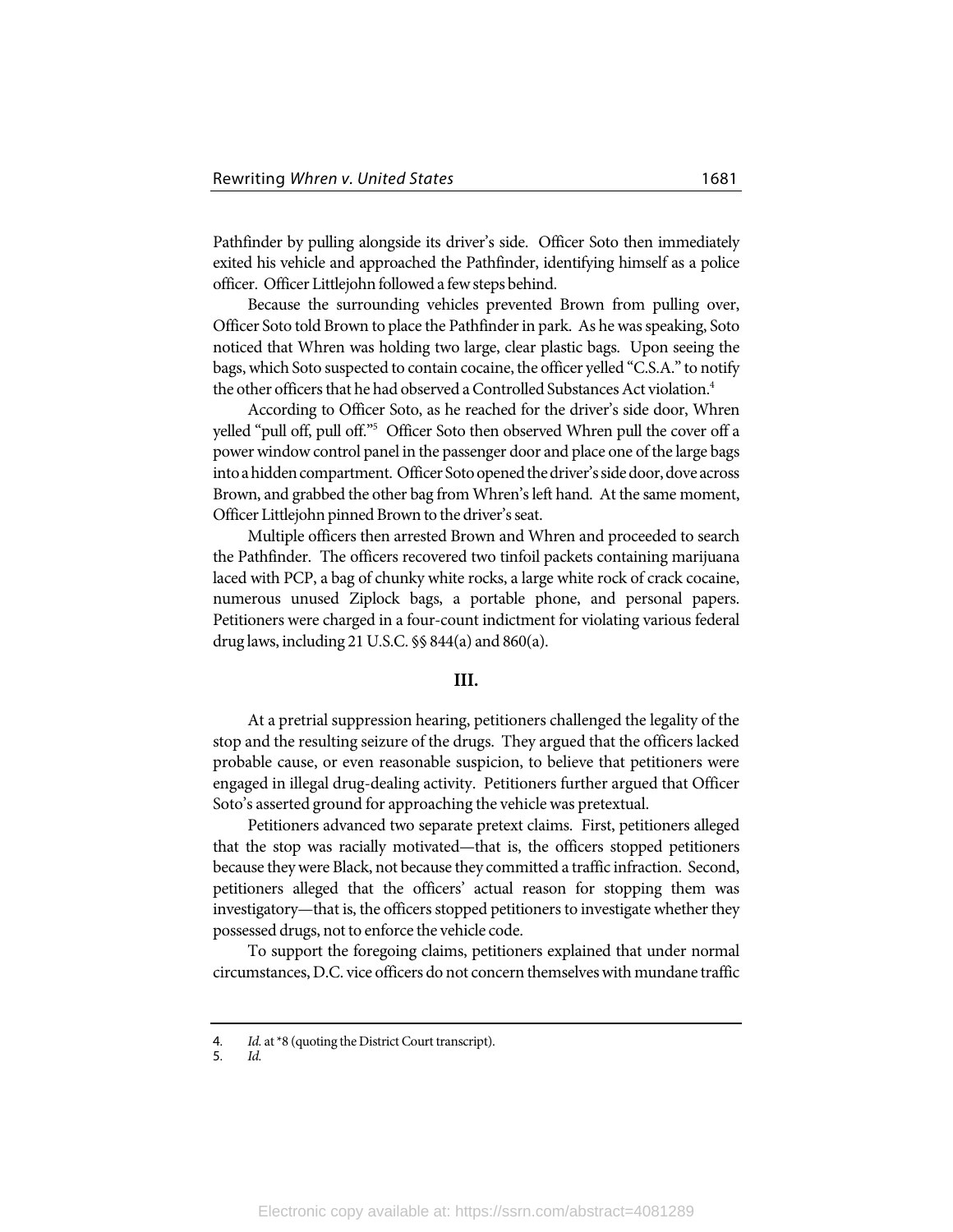violations. According to the D.C. police regulations, plainclothes officers are permitted to make traffic stops "only in the case of a violation that is so grave as to pose an *immediate threat* to the safety of others."<sup>6</sup> Vice officers, on the other hand, have a mandate to "find narcotics activity going on."<sup>7</sup> Testifying at the District Court, Officer Soto elaborated: "The only circumstances that I would issue tickets... is for just reckless, reckless driving, something that in my personal view would somehow endanger the safety of anybody who's walking around the street or even the occupants of a vehicle, maybe children or whoever."<sup>8</sup>

It appears clear that after Brown took a turn without signaling, the officers lacked any objective reason (probable cause or reasonable suspicion) to believe that Brown or Whren had done anything other than commit a minor traffic infraction. Nor is there evidence to suggest that the officers could have believed that the traffic infraction constituted "a violation that is so grave as to pose an immediate threat to the safety of others."9

When asked why he stopped the Pathfinder, Officer Soto testified that the driver was "not paying full time and attention to his driving."<sup>10</sup> Officer Soto made clear that he never intended to issue a ticket for any traffic infractions. Rather, he wished to stop the Pathfinder to inquire why it was obstructing traffic and why it sped off without signaling in a school area. When questioned, Officer Soto testified that the decision to stop the Pathfinder was not based upon the "racial profile" of Brown and Whren, but rather on the driver's behavior.<sup>11</sup>

The District Court denied petitioners' suppression motion. It concluded that "the facts of the stop were not controverted" and "[t]here was nothing to really demonstrate that the actions of the officers were contrary to a normal traffic stop."<sup>12</sup> Subsequently, petitioners were convicted of the subject counts.

The Court of Appeals affirmed the convictions. The panel concluded that "regardless of whether a police officer subjectively believes that the occupants of an automobile may be engaging in some other illegal behavior, a traffic stop is permissible as long as a reasonable officer in the same circumstances could have stopped the car for the suspected traffic violation."<sup>13</sup> We granted certiorari.

<sup>6</sup>. Id. at \*4a add.(emphasis added).

<sup>7.</sup> Id. at  $*4$  (quoting the District Court transcript).

<sup>8.</sup> Id. at  $*7$  (quoting the District Court transcript).

<sup>9</sup>. Id. at \*4a add.

<sup>10.</sup> Id. at  $*4-5$  (quoting the District Court transcript).

<sup>11.</sup> Id. at \*10 n.11 (quoting the District Court transcript).

<sup>12.</sup> Id. at 9 (quoting the District Court opinion).

<sup>13</sup>. United States v.Whren, 53 F.3d 371, 375 (D.C.Cir. 1995).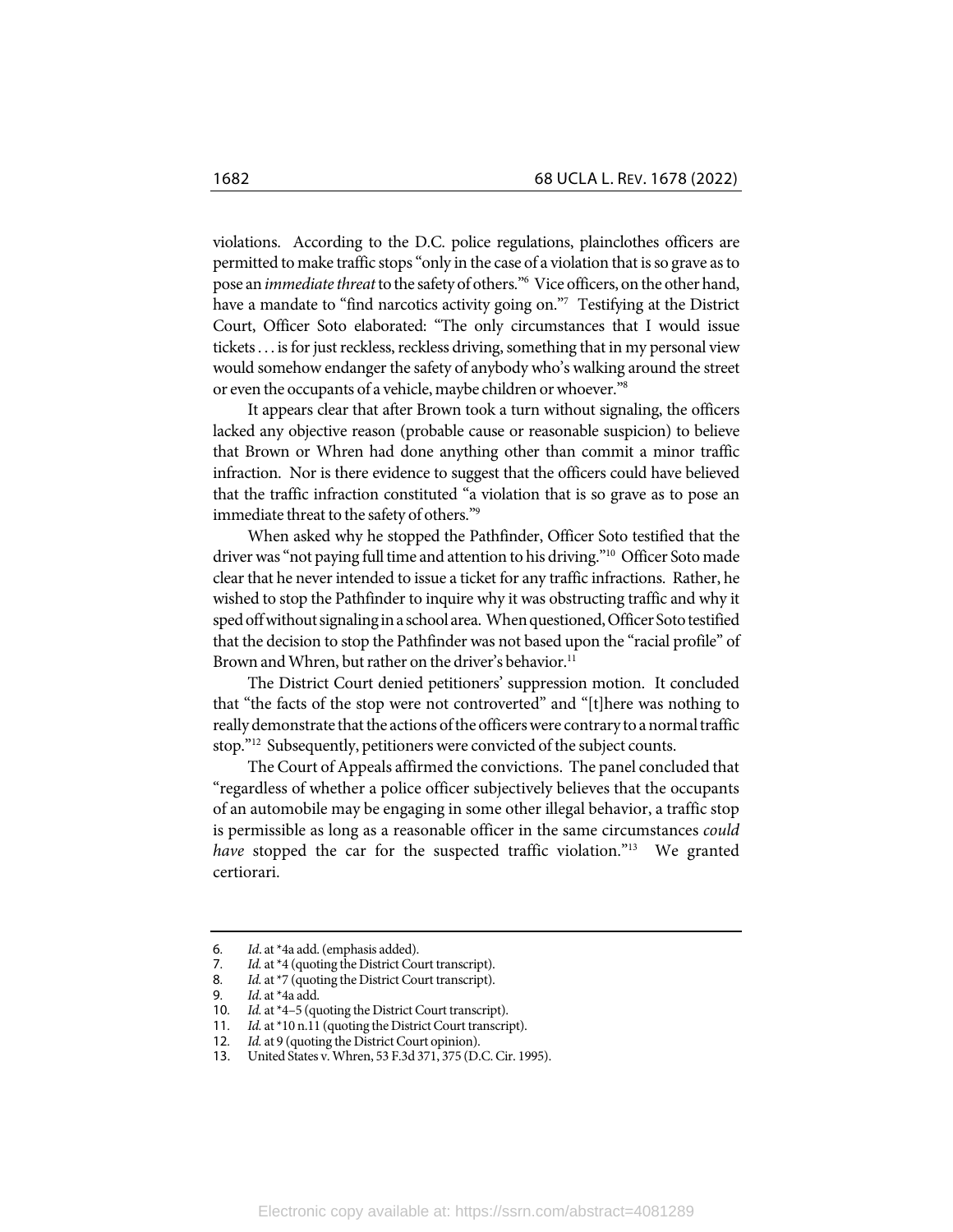#### **IV.**

The Fourth Amendment to the United States Constitution guarantees "[t]he right of the people to be secure in their persons, houses, papers, and effects, against unreasonable searches and seizures." When police temporarily detain an individual during an automobile stop, even if brief and for a limited purpose, it constitutes a "seizure" of "persons" under the Fourth Amendment.<sup>14</sup> Accordingly, such stops must be "reasonable" to pass constitutional scrutiny.<sup>15</sup> Under most circumstances, it is reasonable for the police to conduct such a stop if they have probable cause to believe that a traffic violation has occurred.<sup>16</sup> We hold today, however, that certain traffic stops remain unreasonable under the Fourth Amendment even when probable cause of a traffic infraction exists.

The petitioners concede that Officer Soto had probable cause to believe that they had violated various D.C. traffic codes.<sup>17</sup> They argue, however, that our Fourth Amendment jurisprudence does not—and should not—condone a rule that states that all traffic stops conducted with probable cause are per se "reasonable." Specifically, the petitioners contend that "in the unique context of civil traffic regulations" probable cause is not always enough.<sup>18</sup>

Because automobile use isso heavily and minutely regulated that it is nearly impossible to comply with all traffic and safety rules all the time, the petitioners contend that a police officer could almost invariably catch a motorist in a technical violation. Accordingly, if evidence of a traffic infraction always satisfies constitutional requirements, police officers would enjoy a level of discretion that invites the sort of governmental abuses that the Fourth Amendment is designed to prevent.

Specifically, the petitioners allege that holding all such stops "reasonable" would provide cover for law enforcement officers to stop drivers for decidedly unreasonable reasons, such as the driver's race. Moreover, they suggest that such a

<sup>14</sup>. See, e.g., Delaware v. Prouse, 440 U.S. 648, 653 (1979); United States v. Martinez-Fuerte, 428 U.S. 543, 556–58 (1976); United States v. Brignoni-Ponce, 422 U.S. 873, 878 (1975).

<sup>15</sup>. See Terry v. Ohio, 392 U.S. 1, 19 (1968).

<sup>16</sup>. See Prouse, 440 U.S. at 654 ("[T]he reasonableness standard usually requires, at a minimum, that the facts upon which an intrusion is based be capable of measurement against 'an objective standard,' whether this be probable cause or a less stringent test." (footnotes omitted)); Pennsylvania v. Mimms, 434 U.S. 106, 109 (1977)(per curiam).

<sup>17</sup>. D.C. Mun. Regs. tit. 18, §§ 2213.4 ("An operator shall . . . give full time and attention to the operation of the vehicle"), 2204.3 ("No person shall turn any vehicle . . .without giving an appropriate signal"), 2200.3 ("No person shall drive a vehicle . . . at a speed greater than is reasonable and prudent under the conditions") (1995).

<sup>18</sup>. Reply Brief for the Petitioners at 1, Whren v. United States, 517 U.S. 806 (1996) (No. 95- 5841).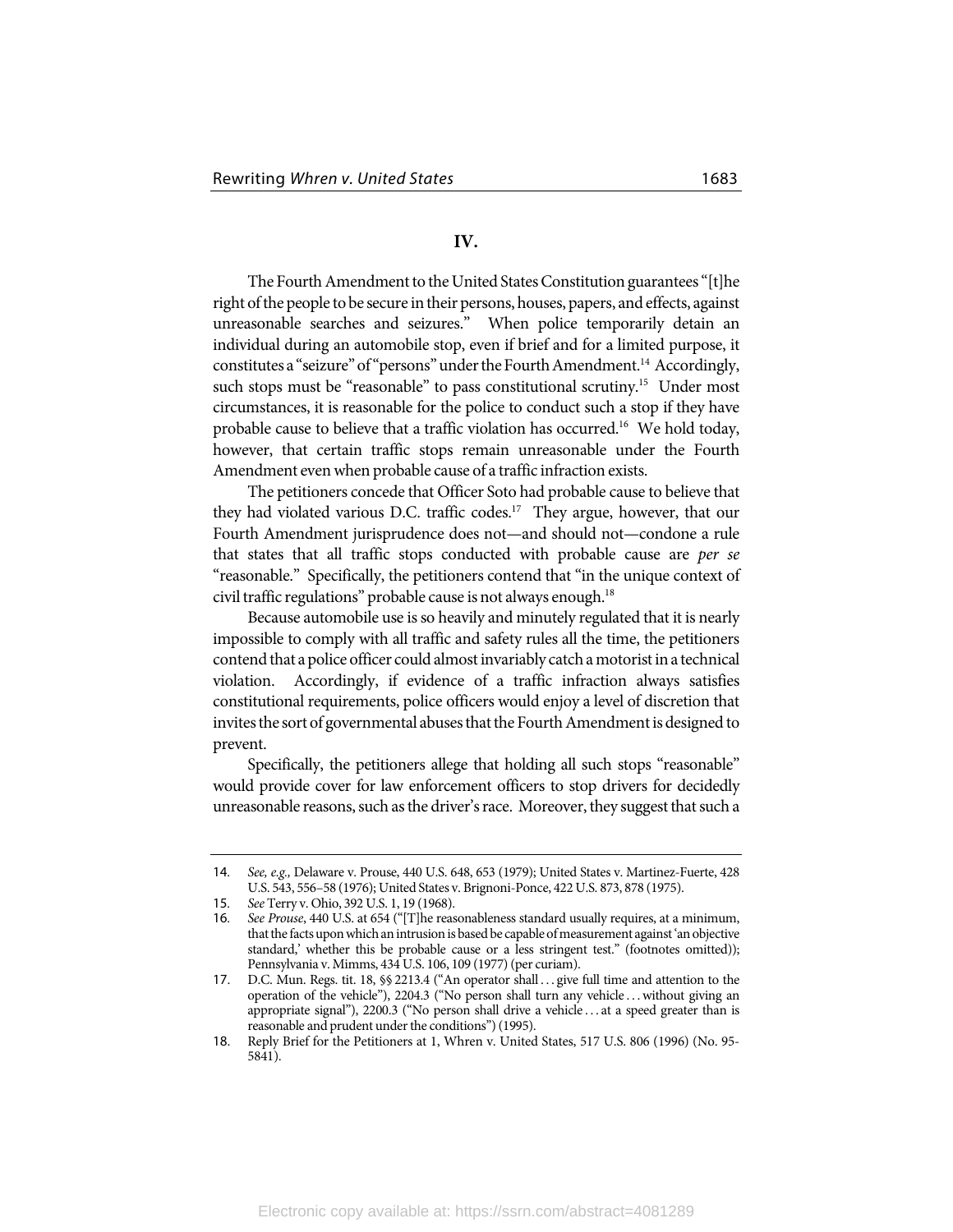rule would embolden police to conduct pretextual stops used to investigate unlawful conduct for which the officers have no reasonable suspicion or probable cause to believe has occurred. To avoid this danger, petitioners argue that the Fourth Amendment test for traffic stops should not simply ask if an officer had probable cause to justify a stop, but whether that stop is indeed reasonable.

We agree.

We first explain why enforcing traffic laws in a racially discriminatory manner is unreasonable under the Fourth Amendment—even if officers have probable cause that a traffic violation occurred. We then discuss why pretextual stops, whereby officers employ traffic stops to investigate unrelated crimes for which they lack probable cause, are also unreasonable under the Fourth Amendment.

#### **A.**

Racialized policing is one of the most pernicious and enduring forms of statesanctioned racism and remains a core feature of this nation's history.<sup>19</sup> The formal policing of African Americans stretches back at least as far as the slave codes, which codified into law extreme deprivations of life and liberty, and lay a legal groundwork for slave patrols—themselves a state-sanctioned tool to suppress antislavery resistance.<sup>20</sup> In a 1904 essay on the topic, W. E. B. Du Bois detailed how slave patrols formed a critical part of slavery's overarching framework:

> [T]he private well-ordering and control of slaves called for careful cooperation among masters. The fear of insurrection was ever before the South . . . . [and the] result was a system of rural police . . . whose work it was to stop the nocturnal wandering and meeting of slaves. It was usually an effective organization, which terrorized the slaves, and to

<sup>19</sup>. Regrettably, this Court has long been complicit in various forms of racial inequality. See Regents of the Univ. of Cal. v. Bakke, 438 U.S. 265, 391 (1978) (Marshall, J., dissenting) (describing how soon after Reconstruction, "with the assistance of this Court, the Negro was rapidly stripped of his new civil rights"); id. at 402 ("After the Civil War our Government started several 'affirmative action' programs. This Court in the Civil Rights Cases and Plessy v. Ferguson destroyed the movement toward complete equality. For almost a century no action was taken, and this nonaction was with the tacit approval of the courts. Then we had Brown v. Board of Education and the Civil Rights Acts of Congress, followed by numerous affirmative action programs. Now, we have this Court again stepping in, this time to stop affirmative action programs of the type used by the University of California.").

<sup>20.</sup> As one example, the State of Georgia framed the need for a 1757 law establishing and regulating slave patrols as follows: "Patrols should be established under the proper Regulations in the settled parts thereof, for the better keeping of Negroes and other Slaves in Order and prevention of any Cabals, Insurrections or other Irregularities amongst them." Philip L. Reichel, Southern Slave Patrols as a Transitional Police Type, 7. AM. J. POLICE 51, 56 (1988).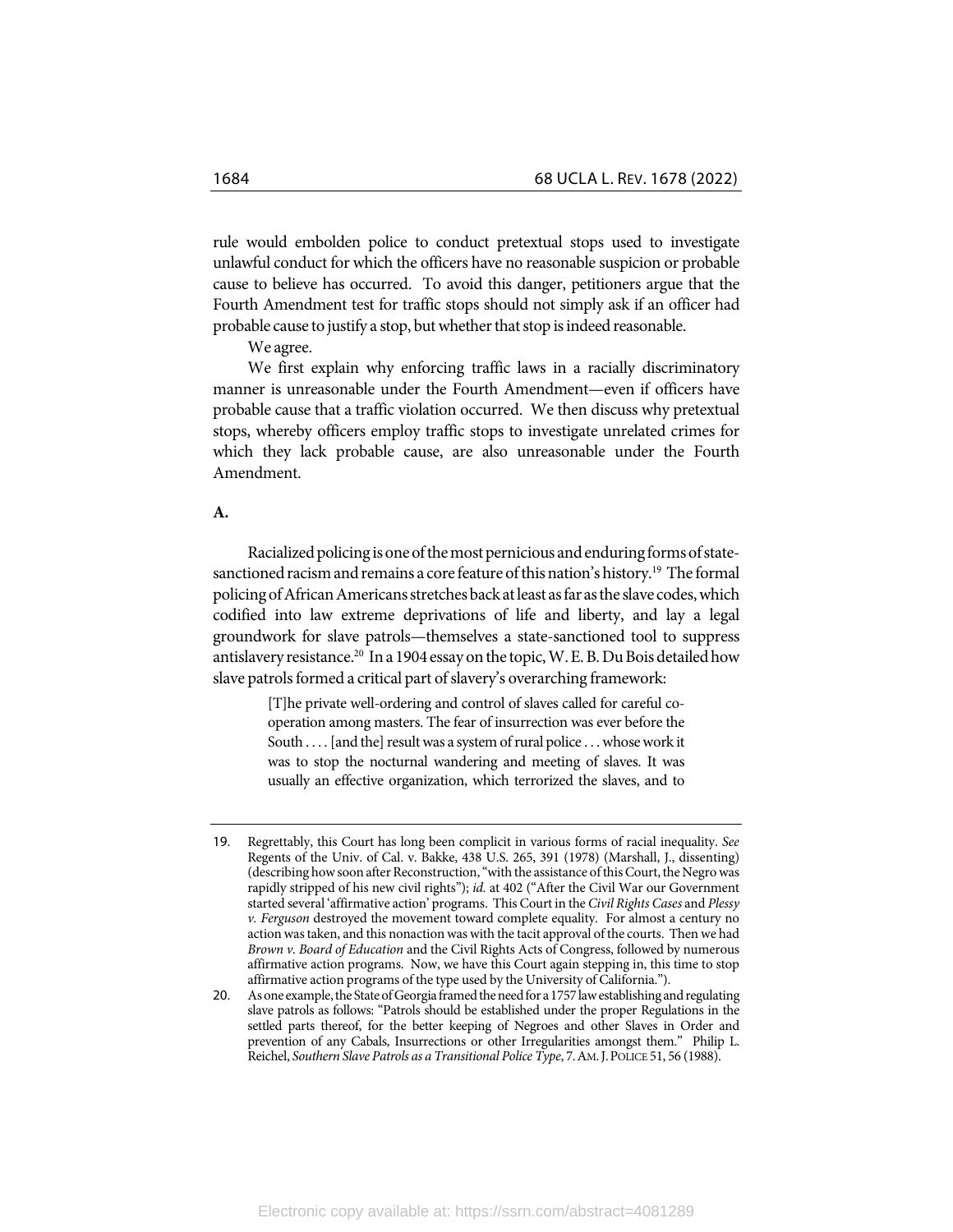which all white men belong, and were liable to active detailed duty at regular intervals.<sup>21</sup>

It should go without saying that racially discriminatory policing has no place in our constitutional democracy. That is precisely why many of the procedural safeguards that undergird our modern constitutional criminal procedure—from Brown v. Mississippi, 297 U.S. 278 (1936) to Miranda v. Arizona, 384 U.S. 436 (1966)—were a response, at least in part, to racially selective policing.

We also recognize that this Court has, at times, favored police power over individual rights in ways that render communities of color—and the African American community in particular—vulnerable to police surveillance, discipline, and social control. Our decision in Terry v. Ohio, 392 U.S. 1 (1968), which permitted police officers to stop and frisk people on the thinnest of justification and without probable cause is one relevant example. Even so, concerns about racially discriminatory policing have long informed much of our constitutional criminal procedure. We refuse to jettison those concernstoday.

#### **B.**

In deciding whether racially selective traffic stops are a permissible law enforcement practice, even in the presence of probable cause of a traffic violation, we must balance the "intrusion on the individual's Fourth Amendment interests against [the] promotion of legitimate governmental interests."<sup>22</sup> Under the facts of this case, we find it quite clear that the individual's interests outweigh those of the government.

Rightfully, the government does not argue that it has an interest in performing race-based traffic stops. Instead, it identifies an interest in promoting public safety through the enforcement of its traffic laws. Although valid, this interest deserves minimal deference when, as here, plainclothes officers contravene departmental policy to enforce a minor traffic infraction that posed a minimal risk to public safety.

In contrast, the individual's Fourth Amendment privacy interests in freedom from unreasonable searches and seizures are significant. The government implies that a traffic stop, even when racially motivated, "poses only

<sup>21.</sup> W. E. B. Du Bois, Crime and Slavery, in SOME NOTES ON NEGRO CRIME, PARTICULARLY IN GEORGIA 2, 3 (W. E. B. Du Bois ed., 1904).

<sup>22</sup>. United States v. Villamonte-Marquez, 462 U.S. 579, 588 (1983) (quoting Delaware v. Prouse, 440 U.S. 648, 654 (1979)).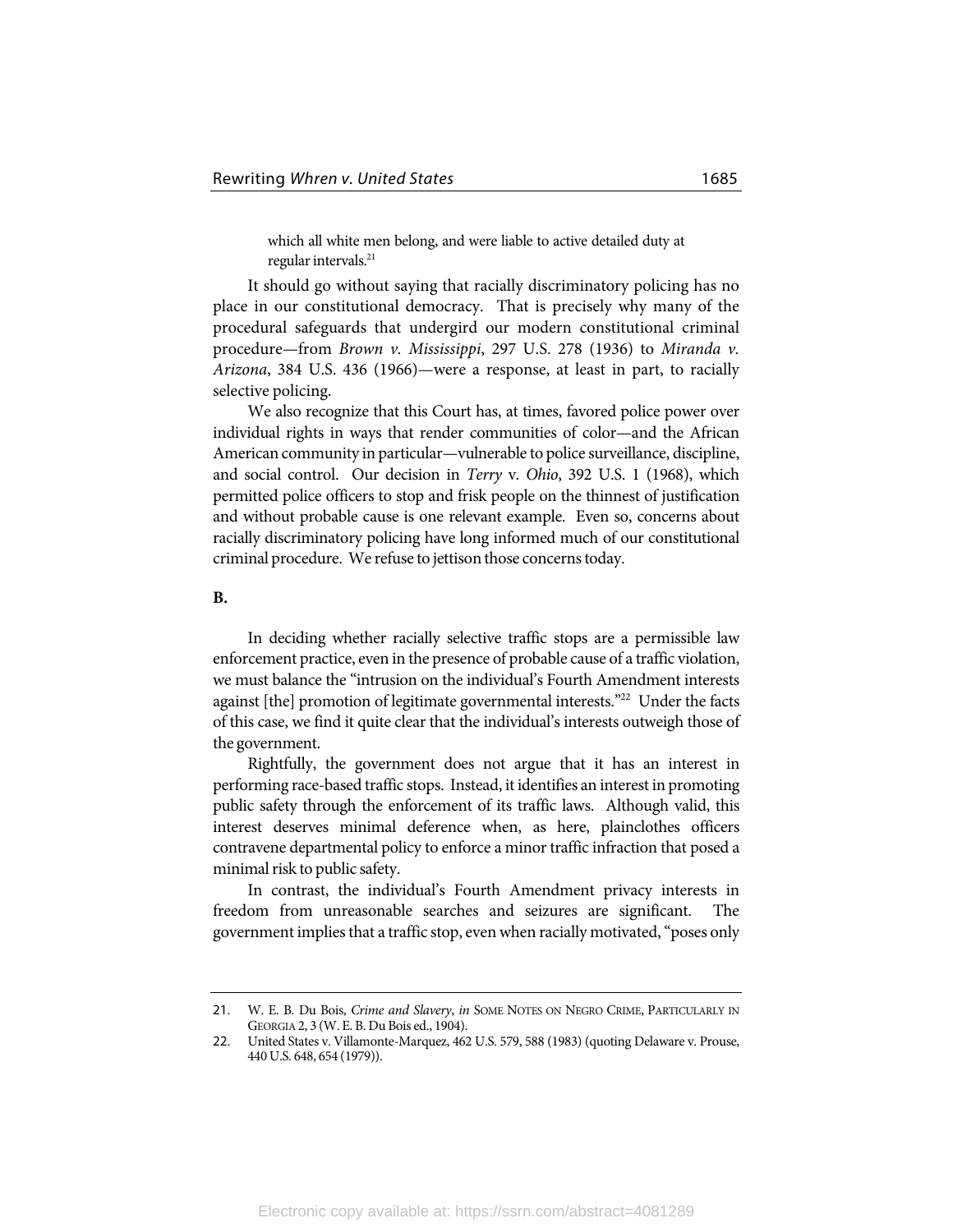a modest intrusion on the motorist's privacy interests."<sup>23</sup> This characterization misunderstands the qualitatively distinct intrusion caused by racially selective police conduct—traffic stop or otherwise, probable cause or not.

To begin, racially selective policing compromises privacy and dignity by rendering its targets public spectacles, "something exhibited to view;...a remarkable or noteworthy sight; an object of curiosity or contempt."24 Exposure to this form of racial humiliation undermines one's personal sense of security, rendering them insecure in their own "person."<sup>25</sup> Indeed, widespread accounts of racial profiling often highlight the stigma and humiliation that derive from what people experience as a form of public shaming.<sup>26</sup> The apparent ubiquity of racial profiling has engendered a pithy if demoralizing turn of phrase: "driving while Black."27

At its core, racial profiling is pernicious precisely because it legitimizes the idea that one racial group's privacy, dignity, and security may be sacrificed for the "greater good"—a sacrifice that others are never asked, nor expected, to bear. That sacrifice can only be considered the "greater" good if you do not account for those experiencing the harm.

In the present context, the greater good is the so-called "war on drugs"—a now decades-long and bipartisan campaign ostensibly intended to combat illegal drug use inAmerica. Crude stereotypeslink drug use, criminality, and violence to African Americans—often fueled by racialized representations in media and public discourse. That, in turn, has fueled the proliferation of "drug courier profiles" that explicitly and implicitly view Blackness as a proxy for suspicion.

<sup>23.</sup> Brief for the United States at 9, Whren, 517 U.S. (No. 95-5841).<br>24. WEBSTER'S THIRD NEW INTERNATIONAL DICTIONARY 2188 (3d 6

WEBSTER'S THIRD NEW INTERNATIONAL DICTIONARY 2188 (3d ed. 1986).

<sup>25.</sup> U.S. CONST. amend. IV; see also Camara v. Mun. Court, 387 U.S. 523, 528 (1967) (observing that "[t]he basic purpose of [the Fourth] Amendment . . . is to safeguard the privacy and security of individuals against arbitrary invasions by governmental officials").

<sup>26.</sup> We note that our dissenting colleagues' concern about the stigma and racial resentment sown from racial classifications does not appear to have entered their consideration of the racial profiling concerns at issue here. See, e.g., City of Richmond v. J.A. Croson Co., 488 U.S. 469, 493 (1989) ("Classifications based on race carry a danger of stigmatic harm. Unless they are strictly reserved for remedial settings, they may in fact promote notions of racial inferiority and lead to a politics of racial hostility.").

<sup>27</sup>. Just last year, prominent scholar and Harvard University professor Henry Louis Gates reflected on this creature of contemporary America by remarking that "[t]here's a moving violation that manyAfrican-Americans knowas D.W.B.: DrivingWhile Black." Henry Louis Gates, Jr., Thirteen Ways of Looking at a Black Man, NEW YORKER, Oct. 23, 1995, at 59. Washington Post columnist Michael A. Fletcher also recently documented the great lengths Black men will go to avoid being stopped for what some "sardonically call DWB—driving while black." Michael A. Fletcher, Driven to Extremes, WASH. POST, Mar. 29, 1996, at A1.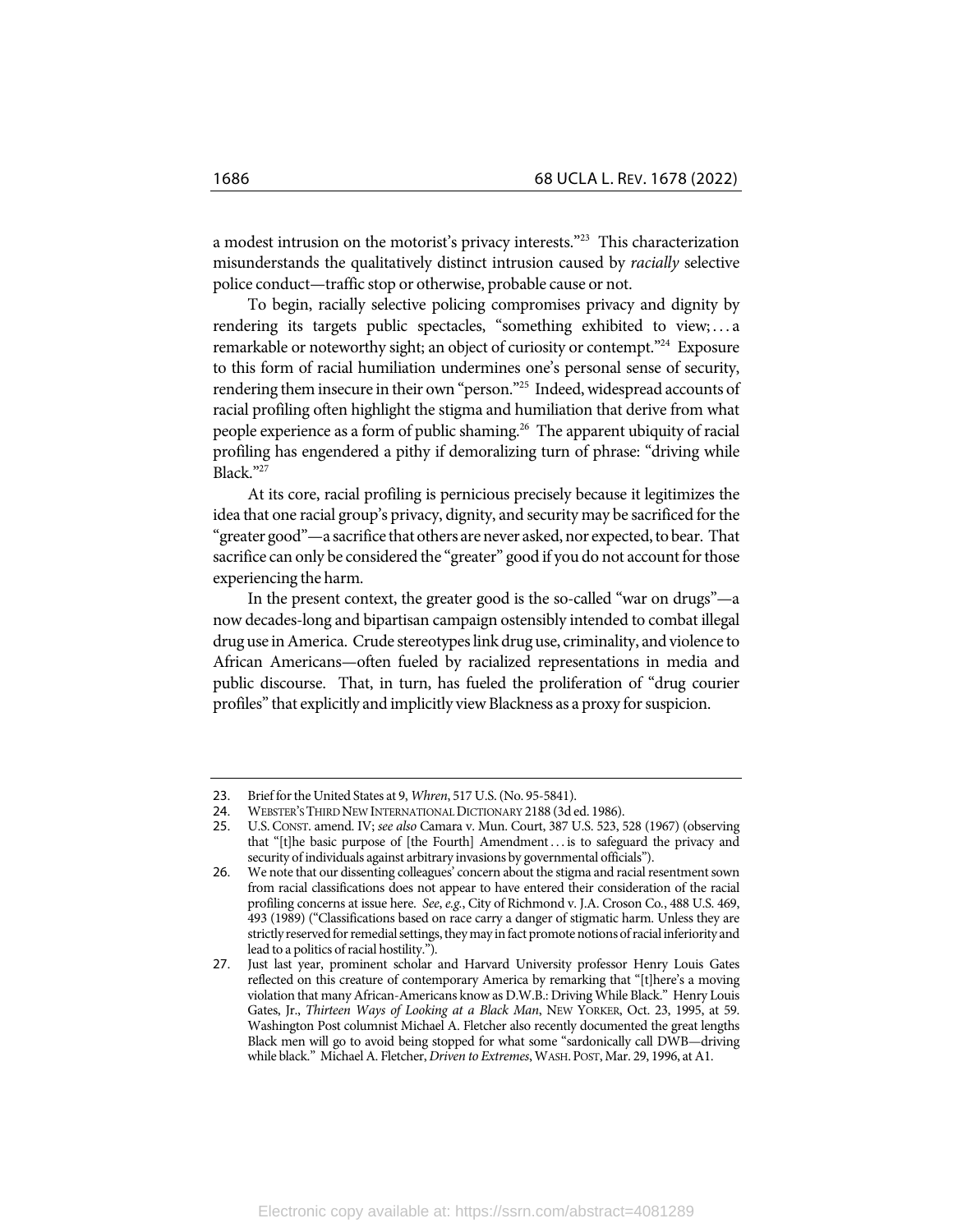Meanwhile, white people effectively enjoy racial immunity from the drug war, despite evidence that all racial groups use drugs in roughly equal proportions.<sup>28</sup> Accordingly, in the name of public safety,<sup>29</sup> law enforcement departments across the country disproportionately stop and search African Americans not because of their conduct nor the content of their character, but because of the color of their skin.<sup>30</sup>

Were we to condone racial profiling as a "rational" and legitimate law enforcement tactic, it would do more than compromise the privacy interests of the individuals profiled. Racial profiling of any sort undermines the egalitarian principles enshrined in our Constitution—principles from which we have too often strayed—and furthers the perception of African Americans as a criminally suspect group. When police use racial stereotypes to guide and justify their investigation practices, they reinforce the stereotypes' perceived descriptive accuracy and moral acceptability: Police are more likely engage African Americans, and in turn, the police and public are more likely to view African Americans as criminally suspect. This reinforcing spiral lends moral credence to using stereotypes as a driver of public policy.

In addition, racially selective policing has resulted in racially-disparate collateral damage across all dimensions of our criminal justice system—from stops and arrests, to incarceration and sentencing.<sup>31</sup> This does not even begin to describe the collateral consequences—from potential disenfranchisement to exclusion from housing and employment—that follow individuals post-arrest and incarceration. Dispiritingly, the "logic" of racial profiling often goes

<sup>28.</sup> See Nanette Graham, The Influence of Predictors on Adolescent Drug Use: An Examination of Individual Effects, 28 YOUTH & SOC'Y 215, 217, 227 (1996) (noting that "Blacks report less drug use than do Whites" and finding that "Whites were found to be significantly higher than Blacks on cigarette, alcohol, and marijuana use . . . . On the other hand, Blacks, although not significantly different, were found to be higher than Whites on cocaine and heroin use"); Alison M. Trinkoff, Christian Ritter & James C.Anthony, The Prevalence and Self-Reported Consequences of Cocaine Use: An Exploratory and Descriptive Analysis, 26 DRUG AND ALCOHOL DEPENDENCE 217, 219–20 (1990) (concluding that cocaine use is more prevalent among white people than Black people); Dan Weikel, War on Crack Targets Minorities Over Whites, L.A. TIMES, May 21, 1995, at A1, A26.

<sup>29.</sup> Rarely do we question whose "public safety" we intend to protect.

<sup>30</sup>. Two years before the Los Angeles Uprisings that followed the Rodney King beating, Los Angeles Times reporter Ron Harris remarked that "[m]aybe no one planned it, maybe no one wanted it and certainly few saw it coming, but around the country, politicians, public officials and even many police officers and judges say, the nation's war on drugs has in effect become a war on black people." Ron Harris, Blacks Feel Brunt of Drug War, L.A. TIMES, Apr. 22, 1990, at A1.

<sup>31</sup>. See MICHAEL TONRY, MALIGN NEGLECT: RACE, CRIME, AND PUNISHMENT IN AMERICA, 3–4 (1995).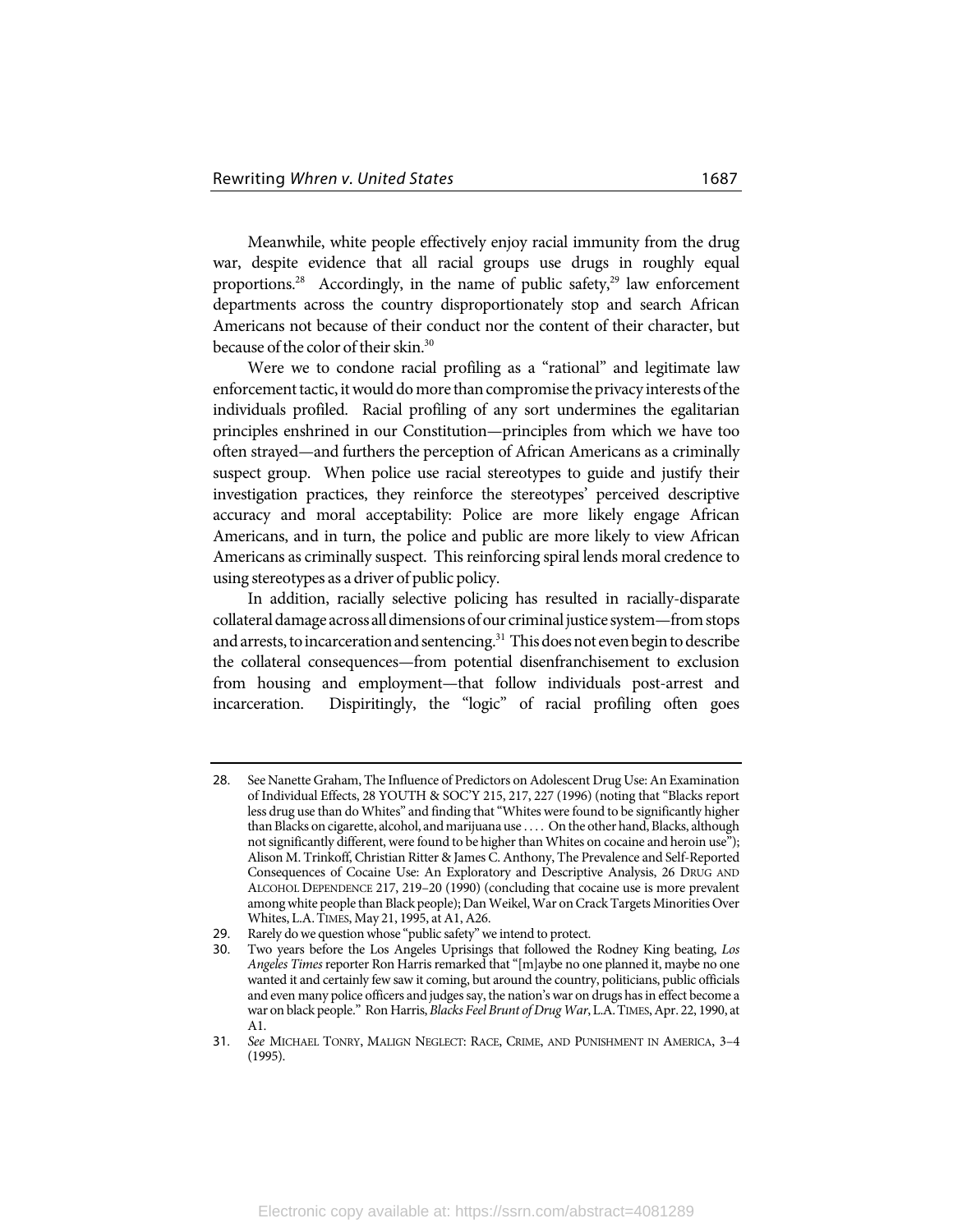unquestioned, despite evidence that the growing disparities in our criminal justice system are not caused by actual behavioral differences across racial groups.<sup>32</sup>

Though we have focused our attention on Black Americans, they are far from the only racialized group to face state-sanctioned profiling in the name of public safety and national security. In the 1940s, drawing upon wartime "hysteria,"<sup>33</sup> the United States Government—including this Court—took us into "the ugly abyss of racism" when it incarcerated Japanese Americans on the racial assumption that they were, or were likely to be, disloyal.<sup>34</sup> Americans of German and Italian ancestry, in contrast, remained free from such unindividuated treatment, notwithstanding that Germany and Italy also constituted wartime adversaries.

Under the guise of "strictly scrutinizing" Japanese internment, this Court did not simply acquiesce, but affirmatively defended anti-Japanese racism. Forty years later in Brignoni-Ponce, we revived this ignoble tradition by holding that the government may employ a person's "apparent Mexican ancestry" as one factor among many in determining whether that person is, to use the dehumanizing term, an "illegal alien."<sup>35</sup> Without even applying strict scrutiny, our decision expressly incorporated racial discrimination into Fourth Amendment law. We see no compelling reason—indeed, not even a rational one—to compound those errors here.

The dissent, for its part, describes the underlying traffic stop as "run-of-themine"—a phrase apparently intended to capture its supposed reasonableness and banal character. Yet if true, this only proves our point: Racial profiling has become so ingrained in the fabric of American policing that it is rendered ordinary, and therefore constitutionally reasonable, in the eyes of Supreme Court Justices. Tragically, this is not the first time members of this Court have cited racism's ordinary and everyday nature to justify its constitutionalization. Whether

34. SeeKorematsu v. United States, 323 U.S. 214, 233 (1944)(Murphy,J., dissenting).

<sup>32</sup>. Justice Stevens recently made this point, gesturing to a 1995 Special Report to Congress that contained the following noteworthy facts. In 1993, although 65 percent of persons who had used crack are white, whites represented only 4 percent of federal offenders convicted of trafficking crack; 88 percent of those convicted were Black. Justice Stevens's observations find additional support in a Bureau of Justice Statistics study that suggests that sentencing disparities grew dramatically after the implementation of the Sentencing Guidelines. These "presumably reliable," as Chief Justice Rehnquist put it, statistics belie any suggestion that disparities in arrest, conviction, or sentencing naturally and reasonably reflect disparities in criminality. To the contrary, they reflect "troubling racial patterns of enforcement." United States v. Armstrong, 517 U.S. 456, 479-80 (1996) (Stevens, J., dissenting).

<sup>33</sup>. COMM'N ON WARTIME RELOCATION AND INTERNMENT OF CIVILIANS, PERSONAL JUSTICE DENIED PART 2: RECOMMENDATIONS 5 (1983) ("The broad historical causes which shaped these decisions were race prejudice, war hysteria and a failure of political leadership.").

<sup>35</sup>. United States v. Brignoni-Ponce, 422 U.S. 873, 877, 886–87 (1975)(emphasis added).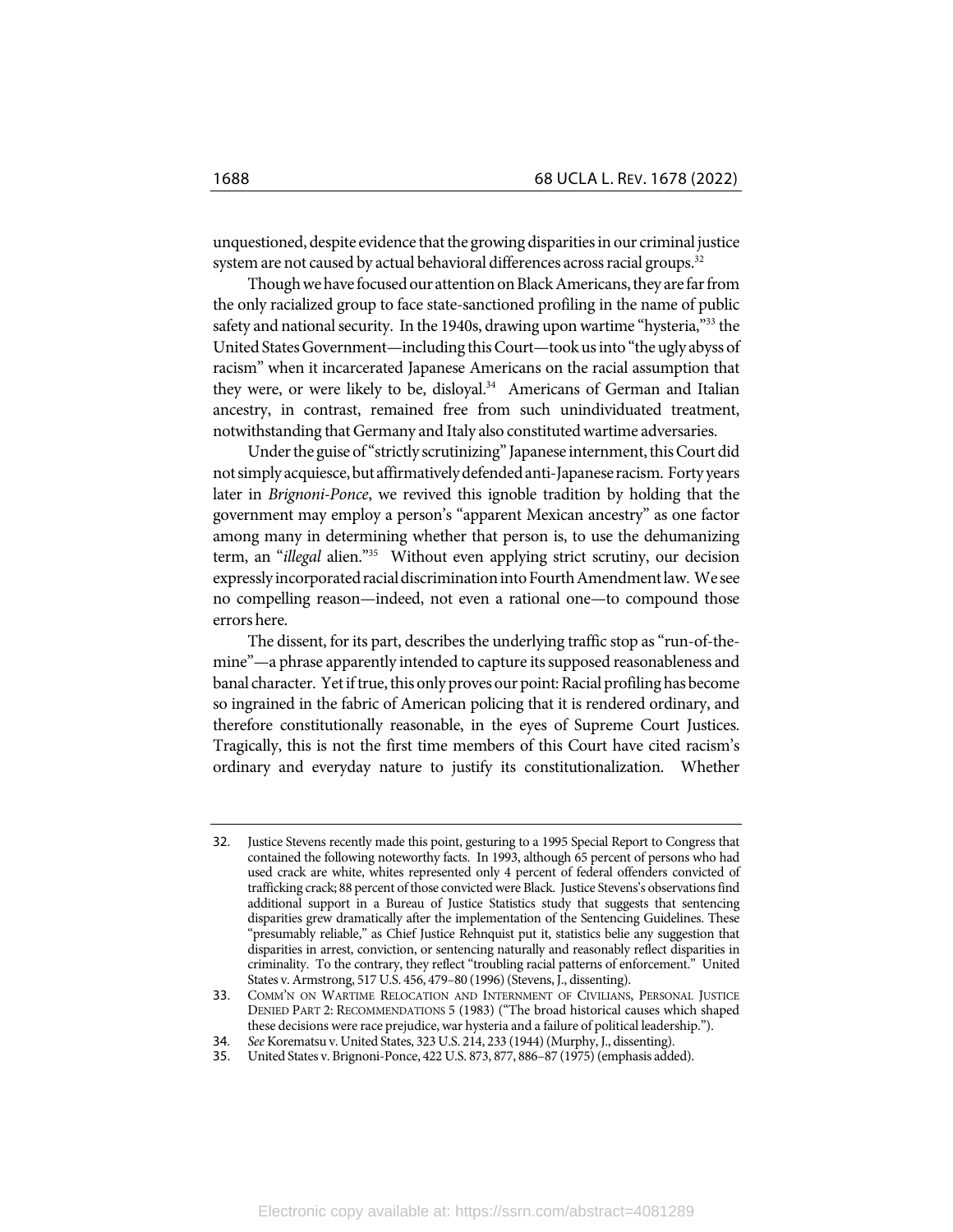ordinary or not, racial profiling constitutes the antithesis of "evenhanded law enforcement."36

It seems plain wrong that the Fourth Amendment, which is intended to ensure that police conduct is reasonable, would invite, let alone permit a rule that inoculates racially discriminatory policing—including discrimination rooted in racial animus—from constitutional scrutiny. At least since Brown v. Board of Education, 347 U.S. 483 (1954), we would not have thought it necessary nor controversial to assert that racism is, by definition, unreasonable.<sup>37</sup> Racial discrimination does not become reasonable just because the officer possesses probable cause of a traffic infraction. Indeed, we have repeatedly struck down laws or policies as unreasonable because they discriminated based on race.<sup>38</sup> Accordingly, we find it untenable to adopt a rule that would make racial discrimination constitutionally reasonable.

The dissent disagrees, apparently. It insists that it is not asking us to ignore our constitutional commitment to racial equality. Rather, it argues that the proper constitutional provision to contest racially discriminatory policing is the Fourteenth Amendment—not the Fourth.<sup>39</sup>

We agree that a claim of racial discrimination is colorable under the Fourteenth Amendment's Equal Protection Clause. But conduct impermissible under one Amendment is not therefore permissible under another. Any instance of police misconduct could potentially give rise to multiple constitutional claims, arising under distinct constitutional provisions. This is particularly true in the realm of constitutional criminal procedure, which rests on multiple constitutional anchors. Consider a criminal defendant, who could appropriately seek to suppress the same

<sup>36</sup>. Brief for the United States at 14, Whren v. United States, 517 U.S. 806 (1996) (No. 95-5841) (quoting Horton v.California, 496 U.S. 128, 138 (1990)).

<sup>37</sup>. But, apparently, we must make this point explicit, particularly given the array of law enforcement officials, politicians, and academics who profess that racially discriminatory policies and practices are both rational and constitutionally reasonable.

<sup>38</sup>. See, e.g., McLaughlin v. Florida, 379 U.S. 184, 190 (1964) ("Classification 'must always rest upon some difference which bears a reasonable and just relation to the act in respect to which the classification is proposed, and can never be made arbitrarily, andwithout any such basis.'") (quoting Gulf, Colo. & Santa Fé Ry. v. Ellis, 165 U.S. 150, 155 (1897)).

<sup>39</sup>. As a preliminary matter, it is not clear to us how the Fourteenth Amendment applies to this case, since the Government conduct in question does not implicate a state, but rather the Metropolitan Police Department. The relevant constitutional provision would be the Fifth Amendment's Due Process Clause, which itself incorporates the equal protection guarantees contained in the Fourteenth Amendment. Nonetheless, for purposes of this opinion we assume that the Equal Protection Clause applies, as it does to most criminal procedure cases before thisCourt.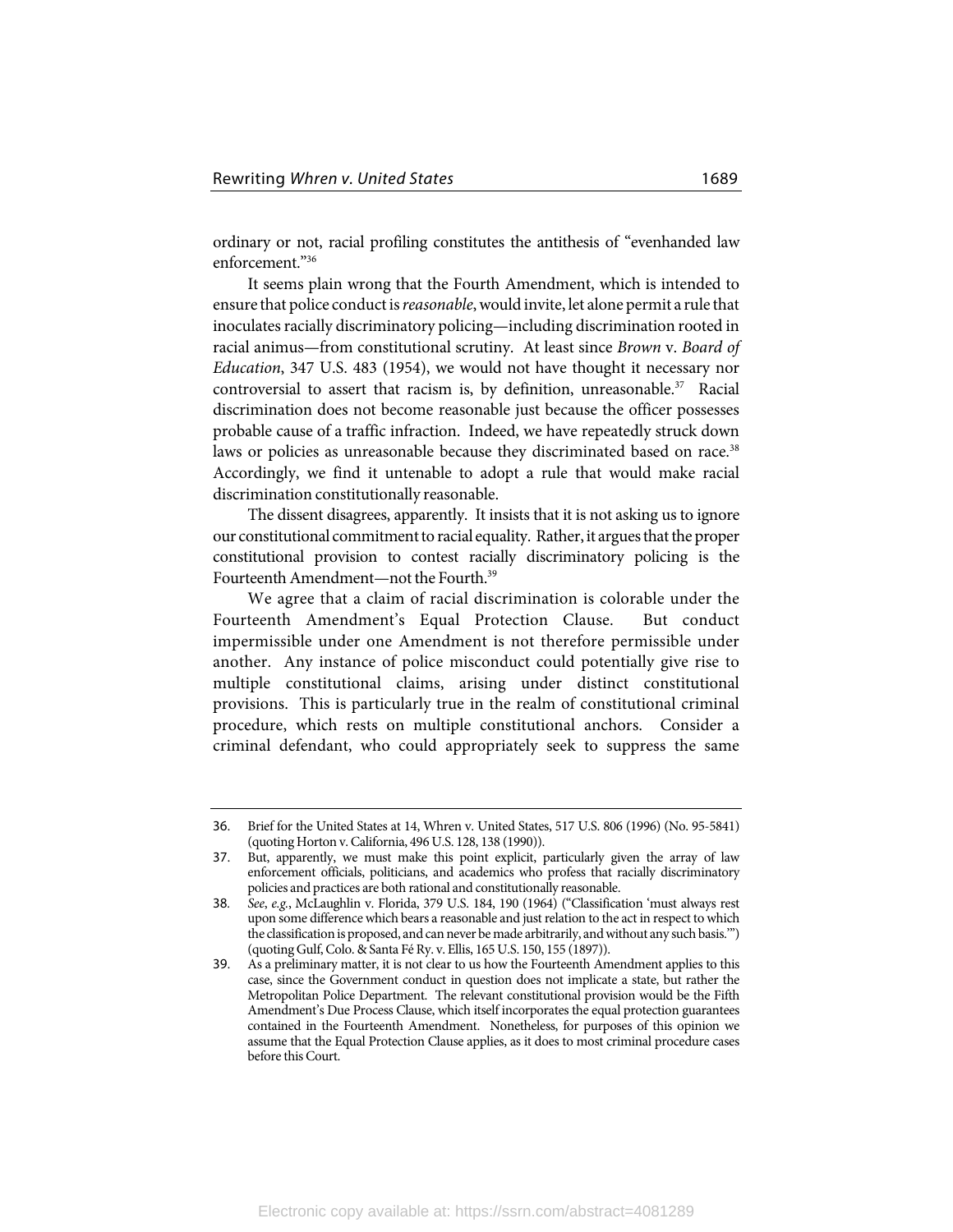incriminating statement under the Fourth, Fifth, Sixth, or Fourteenth Amendments.

Petitioners need not cede their Fourth Amendment protections simply because they may find recourse under the Fourteenth Amendment. Indeed, we find it hard to understand how police conduct that would violate the Fourteenth Amendment would be considered reasonable under the Fourth. If anything, the fact that racially discriminatory policing raises a cognizable Fourteenth Amendment claim suggests the opposite.

First, we have historically interpreted the Constitution as a unified document, rather than as a series of disaggregated provisions.<sup>40</sup> On this view, by rendering racially discriminatory stops reasonable, notwithstanding the clear Fourteenth Amendment violation, we would untether the Fourth Amendment from the rest of the constitutional fabric. Such a conclusion would signal that the Fourth Amendment is neither concerned with, nor informed by, other constitutional safeguards.

Second, the Fourteenth Amendment's equal protection concerns are particularly applicable to our interpretation of the Fourth Amendment—perhaps far more than other constitutional provisions.<sup>41</sup> Whatever the Fourth Amendment's initial scope, the Fourteenth Amendment infused it with an equality dimension—one acutely attentive to America's disgraceful treatment of Black Americans—that informs our contemporary reasonableness inquiry.<sup>42</sup> A holistic reading of these two amendments suggests that, at minimum, one subset

<sup>40</sup>. See, e.g., United States v. U.S. District Court (Keith), 407 U.S. 297, 313 (1972) ("National security cases, moreover, often reflect a convergence of First and Fourth Amendment values not present in cases of 'ordinary' crime."); Mapp v. Ohio, 367 U.S. 643, 662 (1961) (Black, J., concurring) ("Reflection on the problem . . . has led me to conclude that when the Fourth Amendment's ban against unreasonable searches and seizures is considered together with the Fifth Amendment's ban against compelled self-incrimination, a constitutional basis emerges which not only justifies but actually requires the exclusionary rule.").

<sup>41</sup>. It is worth noting that a reasonableness inquiry commonly guides our equal protection analysis. See, e.g., San Antonio Indep. Sch. Dist. v. Rodriguez, 411 U.S. 1, 47 (1973) (rejecting the District Court's conclusion that Texas "had failed . . . 'to establish a reasonable basis for a system that results in different levels of per-pupil expenditure"). And across bodies of law that transcend the Constitution, reasonableness has historically been understood in terms of whether conduct is otherwise lawful or constitutional. See, e.g., Kansas City S. Ry. Co. v. Carl, 227 U.S. 639, 650 (1913) (employing reasonableness analysis to assess the lawfulness of a shipping contract).

<sup>42</sup>. John Ely has remarked that"the Fourth Amendment can be seen as another harbinger of the Equal Protection Clause, concerned with avoiding indefensible inequities in treatment." JOHN HART ELY, DEMOCRACY AND DISTRUST 97 (1980). This is not to suggest that racial discrimination was not previously a concern of the Fourth Amendment. Rather, it isto mark that the Fourteenth Amendment's passage reinvigorated the Fourth Amendment with a normative commitment that compels our rejection of a jurisprudence that views racial discrimination as constitutionally reasonable.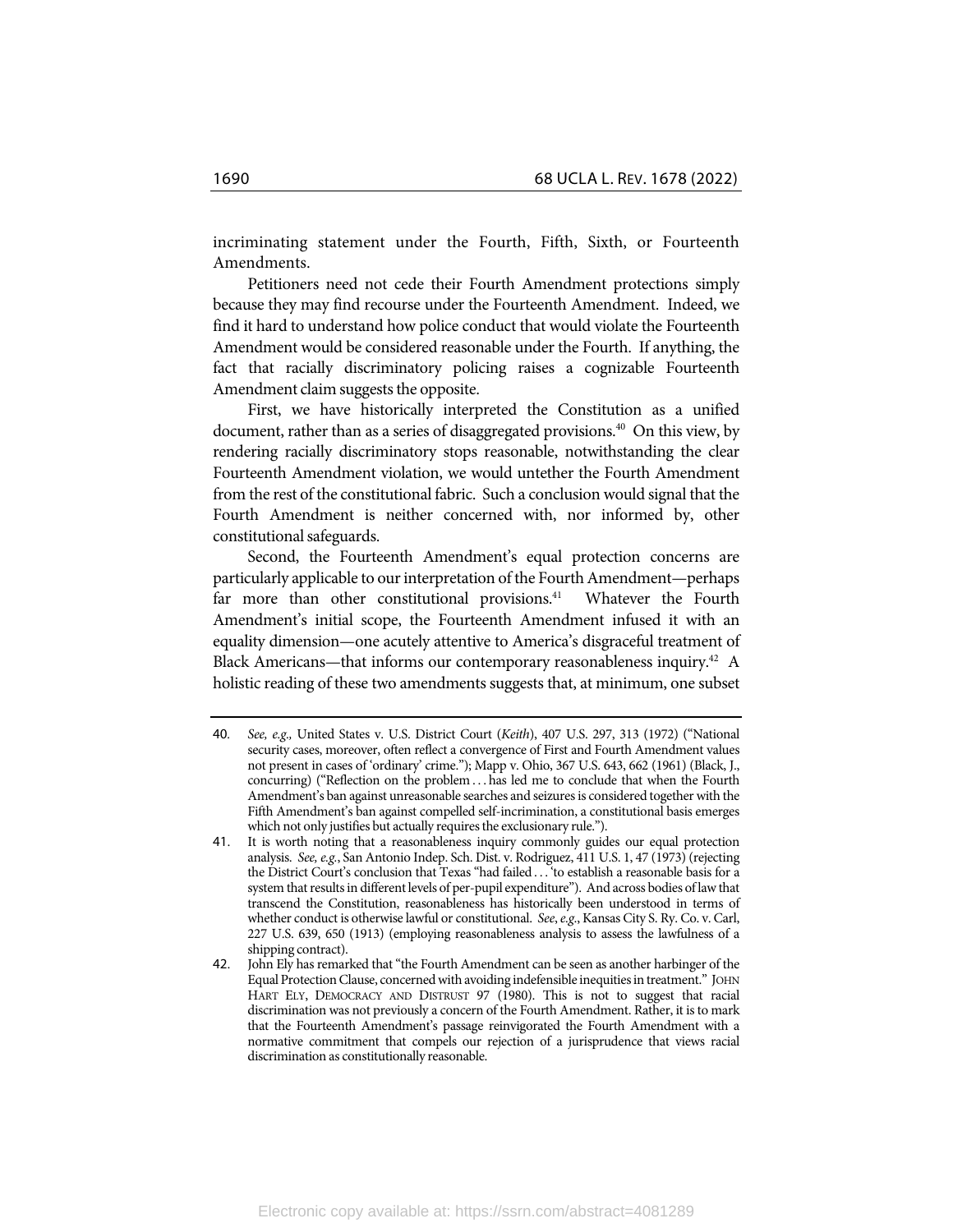of unreasonable searches and seizures are those conducted in a racially discriminatory manner.

Third, the Fourth Amendment is applicable to the states through the Fourteenth Amendment's Due Process Clause, which—similar to the Fifth Amendment's Due Process Clause—contains an antidiscrimination dimension.<sup>43</sup> Time and again, we have reiterated that racial discrimination violates due process. For example, in Cooper v. Aaron, 358 U.S. 1 (1958), which principally concerned the Fourteenth Amendment's equal protection guarantee, we remarked that "[t]he right of a student not to be segregated on racial grounds. . . is indeed so fundamental and pervasive that it is embraced in the concept of due process of law."<sup>44</sup> Cooper is but one example of our well-established understanding that due process and equal protection are distinct yet overlapping and intertwined principles rooted in "our American ideal of fairness."45

The dissent's approach, however, would effectively "incorporate" racism into the Due Process Clause and put the Fourteenth Amendment at war with itself, pitting its Equal Protection Clause against its Due Process Clause.<sup>46</sup> Perhaps this explains why our dissenting colleagues never state explicitly that racially targeted stops are constitutionally reasonable if conducted under the guise of enforcing traffic laws. Not once does the dissent utter the words "racial discrimination," "racialized policing," "racism," or "white supremacy." Instead, the dissent sanitizes its approach and obscures how it would constitutionally internalize racial discrimination by speaking in terms of "actual motivations," "ulterior motives," "subjective intentions," and "probable cause."

Consider the dissent's own reasoning:

"Here the District Court found that the officers had probable cause to believe that petitioners had violated the traffic code. That rendered the stop reasonable under the Fourth Amendment, the evidence thereby discovered admissible, and the upholding of the convictions by the Court of Appeals for the District of Columbia Circuit correct."

On its face, race is absent from the dissent's proposed rule. But make no mistake, this approach would endorse racial profiling: If a police officer observes Aand B committing the same traffic infraction (and therefore has probable cause

<sup>43</sup>. See Gibson v. Mississippi, 162 U.S. 565, 591 (1896) ("The guarantees of life, liberty, and property are for all persons, within the jurisdiction of the United States, or of any state, without discrimination against any because of their race.").

<sup>44</sup>. Cooper v.Aaron, 358 U.S. 1, 19 (1958).

<sup>45</sup>. Bolling v. Sharpe, 347 U.S. 497, 499 (1954).

<sup>46</sup>. We see no good reason nor need to generate such tension. Doing so would uplift a vision of the Fourth Amendment inconsistent with our Constitution's unambiguous mandate that its rights and protections flow equally to all, irrespective of one's race.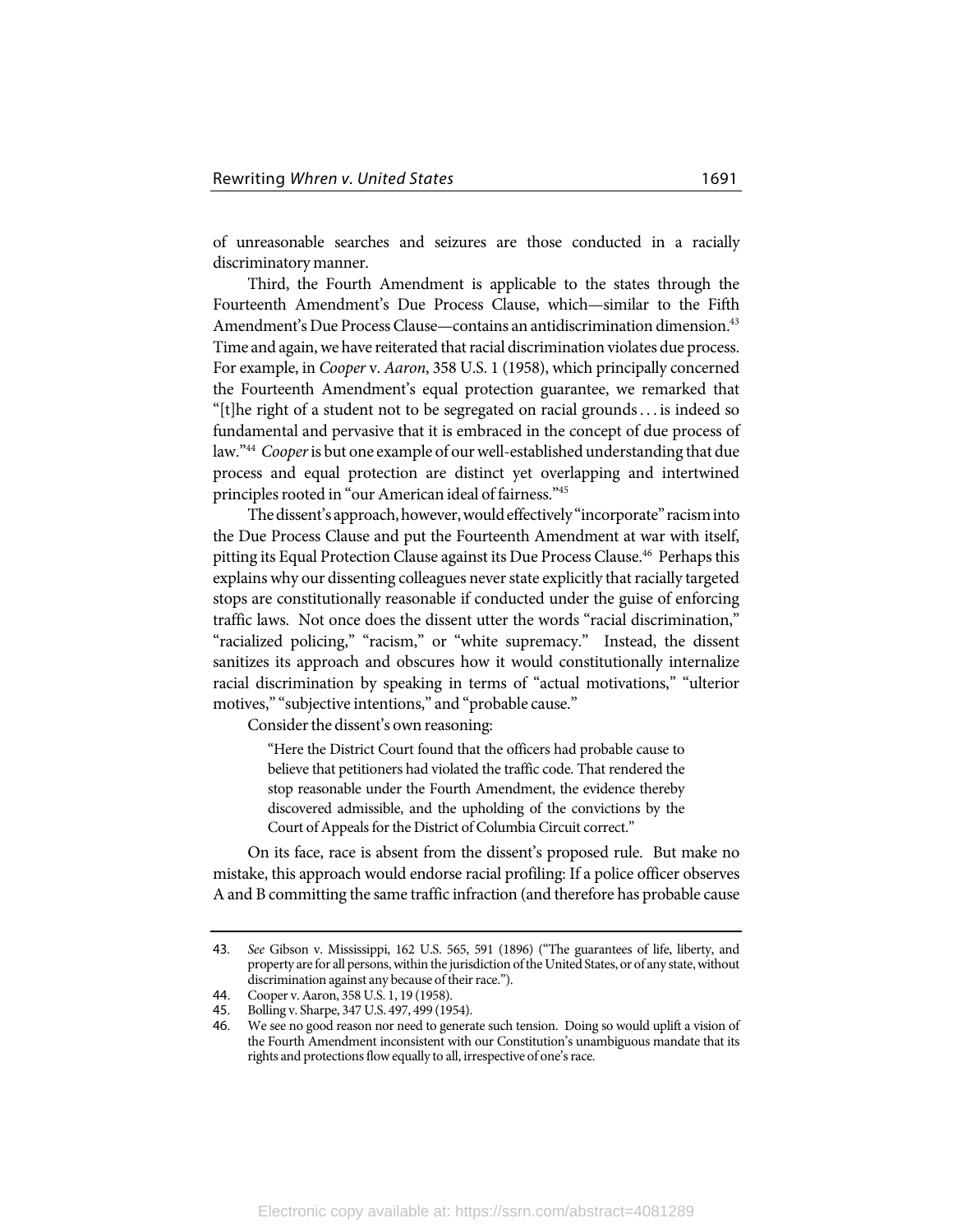to enforce the infraction), and the officer decides to target B because B is Black, the dissent would find the stop reasonable under the Fourth Amendment. Furthermore, so long as there was probable cause of a traffic infraction, the dissent would approve of the stop—even if the officer had no intention of enforcing the traffic infraction, and was solely motivated by overt racism or an intent to harass B. This approach transforms probable cause from a shield that protects the public from arbitrary police intrusions into a sword police officers can wield to racially discriminate.<sup>47</sup>

That this sword is not colorblind raises broader constitutional concerns. This Court has long embraced the notion that "[o]ur Constitution is colorblind, and neither knows nor tolerates classes among citizens."<sup>48</sup> When Justice Harlan offered that rebuke in Plessy, he did not add a proviso: "except with respect to the Fourth Amendment."49

We recognize that our distinguished colleagues vary in how precisely they might adhere to our constitutional commitment to colorblindness. Competing positions, for instance, are reflected in the Bakke opinions authored by Justices Powell and Brennan.<sup>50</sup> Justice Powell, writing alone for the Court, invoked colorblindness to insist both that affirmative action must satisfy strict scrutiny, the highest level of judicial review, and that remedying societal discrimination was not a compelling interest sufficient to justify such a policy.

In contrast, Justice Brennan argued that affirmative action should receive intermediate scrutiny because it was a benign use of race to further remedial ends. From his perspective: "[W]e cannot. . . let color blindness become myopia which masks the reality that many 'created equal' have been treated within our lifetimes as inferior both by the law and by their fellow citizens."<sup>51</sup>

<sup>47</sup>. We worry as well that were the dissent to have its day, we would open the door to arguments that the government may formally use race as a basis for the existence of probable cause. Our concern is not far-fetched. Two decades ago, in United States v. Brignoni-Ponce, this Court held that the government may take "apparent Mexican ancestry" into account in determining whether there is reasonable suspicion that a person has formal legal status in the United States. 422 U.S. 873, 885-87 (1975). The Court did so without even subjecting its reasoning to a strict scrutiny analysis—the very analysis we apply to remedial uses of race. It is bad enough that racially inflected presumptions about who is, and is not, American have been folded into our reasonable suspicion framework. Wewill not facilitate the incorporation ofracist lay theories into determinations of probable cause aswell.

<sup>48</sup>. Plessy v. Ferguson, 163 U.S. 537, 559 (1896)(Harlan,J., dissenting).

<sup>49.</sup> As we have noted throughout, there is no reason to restrict racial discrimination claims to one constitutional provision. Just as multiple constitutional vehicles regulate when and how police officers can question us, so does the Constitution provide multiple checks against racial discrimination.

<sup>50.</sup> Regents of Univ. of Cal. v. Bakke, 438 U.S. 265 (1978).

<sup>51.</sup> *Id.* at 327 (Brennan, J., dissenting).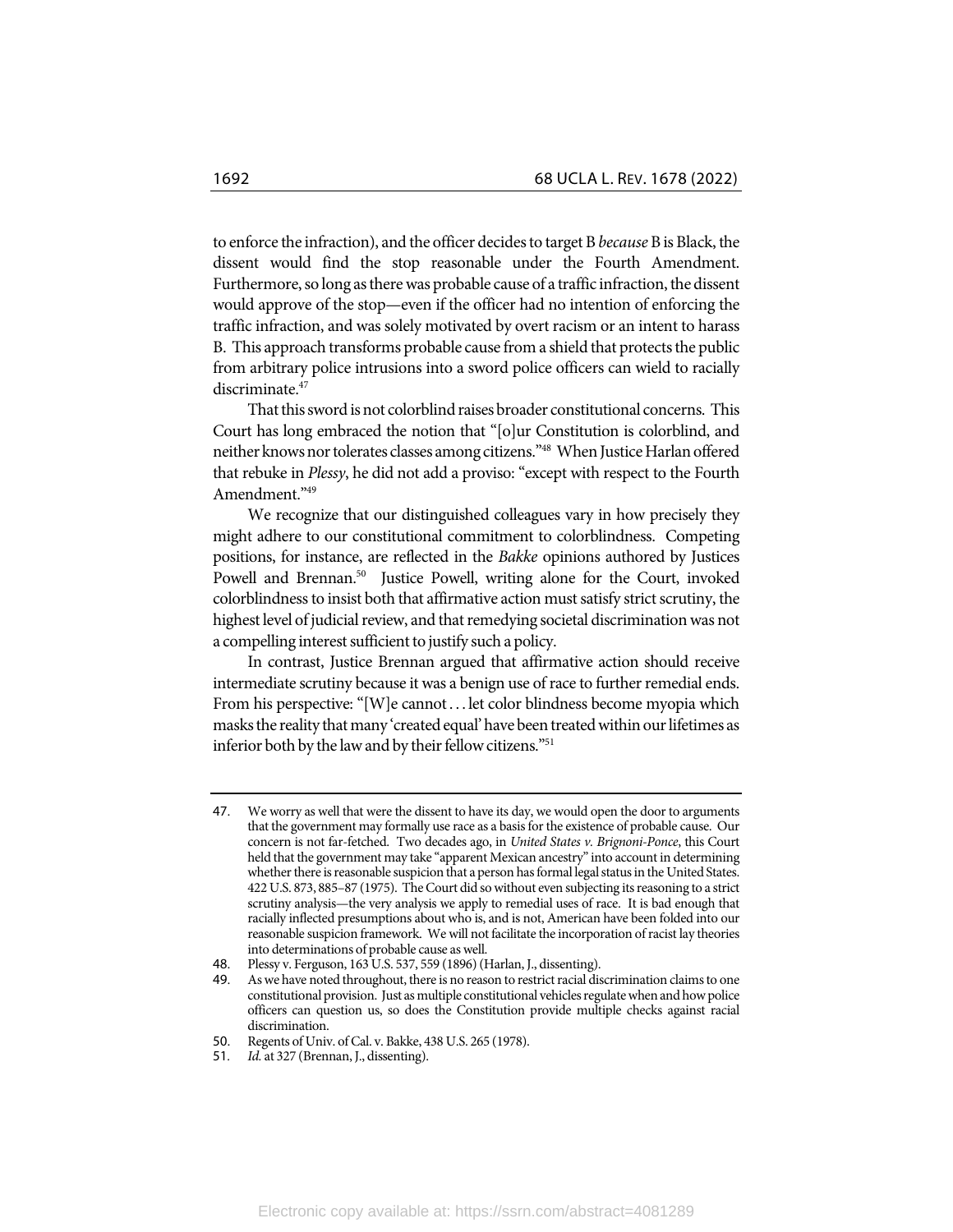We are sympathetic to Justice Brennan's descriptive and normative accounts. Nevertheless, as the law currently stands, any express use of race is constitutionally suspect—even for benign or remedial purposes—and triggers the most exacting judicial scrutiny.52 Indeed, Justice Scalia, who authors the dissent, has been one of the most forceful proponents of this hardline approach. Yet, here, he abandons such colorblind sensibilities in the face of racially discriminatory policing, instead relegating them to equal protection doctrine alone. If ever there were a context to uphold the line that our Constitution is colorblind, we think racially selective law enforcement is it.

Accordingly, we hold that it is unreasonable for an officer to make a traffic stop because of a motorist's race. This is true even if the officer has probable cause of a traffic violation.

In articulating this "because of race" standard, Fourth Amendment litigants need not prove conscious racial motivation, the intent standard that applies in the Fourteenth Amendment context.<sup>53</sup> Scholars have roundly criticized that standard for reasons with which we largely agree.<sup>54</sup> While evidence of conscious intent to discriminate or explicit racial animus would certainly meet the "because of race" test we set forth here, the absence of that showing should not preclude the finding of a Fourth Amendment violation.

In this sense, our holding is narrow: We do not decide whether the petitioners were stopped because of their race. The District Court did not make a factual finding on this issue, and the record is insufficient for us to do so here. Accordingly, we remand to the District Court so that it may take up petitioners' racial profiling claim in the first instance. In doing so, we urge the District Court to press the parties on the following counterfactual inquiry: Would the officers have stopped petitioners had they been white? In

<sup>52.</sup> See City of Richmond v. J.A. Croson Co., 488 U.S. 469, 493 (1989).

<sup>53</sup>. See Washington v. Davis, 426 U.S. 229 (1976); Arlington Heights v. Metro. Hous. Dev. Corp., 429 U.S. 252 (1977); Pers. Adm'r of Mass. v. Feeney, 442 U.S. 256 (1979).

<sup>54.</sup> See, e.g., Charles R. Lawrence III, The Id, the Ego, and Equal Protection: Reckoning With Unconscious Racism, 39 STAN.L.REV. 317, 324–25 (1987)("By insisting that a blameworthy perpetrator be found before the existence of racial discrimination can be acknowledged, the Court creates an imaginary world where discrimination does not exist unless it was consciously intended."); Kimberlé Williams Crenshaw, Race, Reform, and Retrenchment: Transformation and Legitimation in Antidiscrimination Law, 101 HARV. L. REV. 1331 (1988); Alan David Freeman, Legitimizing Racial Discrimination Through Antidiscrimination Law: A Critical Review of Supreme Court Doctrine, 62 MINN. L. REV. 1049, 1053 (1978) (contrasting antidiscrimination law's prevailing "perpetrator" conception of racial discrimination—which requires litigants to identify a "blameworthy" individual who has engaged in "intentional" discrimination—with a "victim" conception that which suggests that the problem of racial discrimination "will not be solved until the conditions associated with it have been eliminated").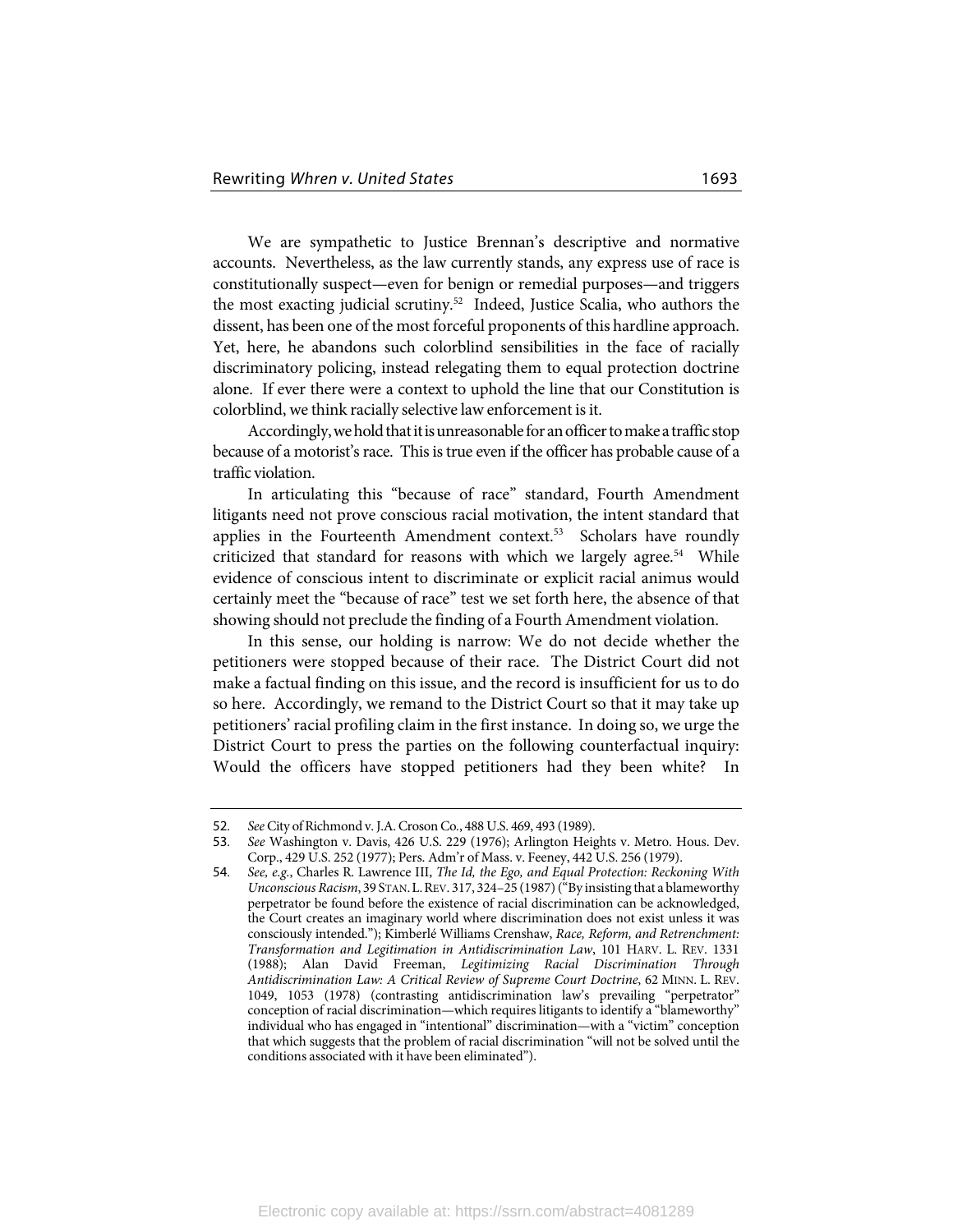answering that question, the District Court should consider, among other factors (1) whether the officers' conduct violated departmental policy, (2) whether civilians have registered any complaints of racial bias or discrimination against the officers, (3) whether the officers employed racially inflected language during the interaction, and (4) whether there is evidence of racial disparities in the rate at which officers in the department stop people for traffic infractions. We express no view as to how courts should weigh these factors, nor do we present them as exhaustive. We simply note that each is relevant to the "because of race" test we have described.

### **C.**

We now turn to petitioners' pretext argument.

In recent years, this Court has examined several cases involving officers searching an impounded vehicle while taking inventory of the vehicle's contents. Just six years ago, in *Florida v. Wells*,<sup>55</sup> we stated that "an inventory search must not be a ruse for a general rummaging in order to discover incriminating evidence," and that"[t]he individual police officer must not be allowed so much latitude that inventory searches are turned into a 'purposeful and general means of discovering evidence of crime.'" That passage quoted Justice Blackman's concurrence in Colorado v. Bertine,<sup>56</sup> which we decided just three years earlier. In approving the inventory search in Bertine, we thought it significant that there was "no showing that the police,whowere following standardized procedures, acted in bad faith or for the sole purpose of investigation."57

That same year we upheld the constitutionality of a warrantless administrative inspection in New York v. Burger.<sup>58</sup> We observed that New York was not employing the underlying administrative scheme "as a 'pretext' to enable law enforcement . . . [to investigate] penal violations."<sup>59</sup> And there was "no reason to believe that the instant inspection was actually a 'pretext' for obtaining evidence of respondent's violation of the penal laws."<sup>60</sup>

<sup>55</sup>. 495 U.S. 1, 4 (1990).

<sup>56</sup>. 479 U.S. 367 (1987).

<sup>57</sup>. Id. at 372.

<sup>58</sup>. 482 U.S. 691, 716–18 (1987).

<sup>59</sup>. Id. at 716 n.27.

<sup>60</sup>. Id. See also South Dakota v. Opperman, 428 U.S. 364, 376 (1976) (upholding an inventory search of an impounded car because "there is no suggestion whatever that this . . . was a pretext concealing an investigatory police motive").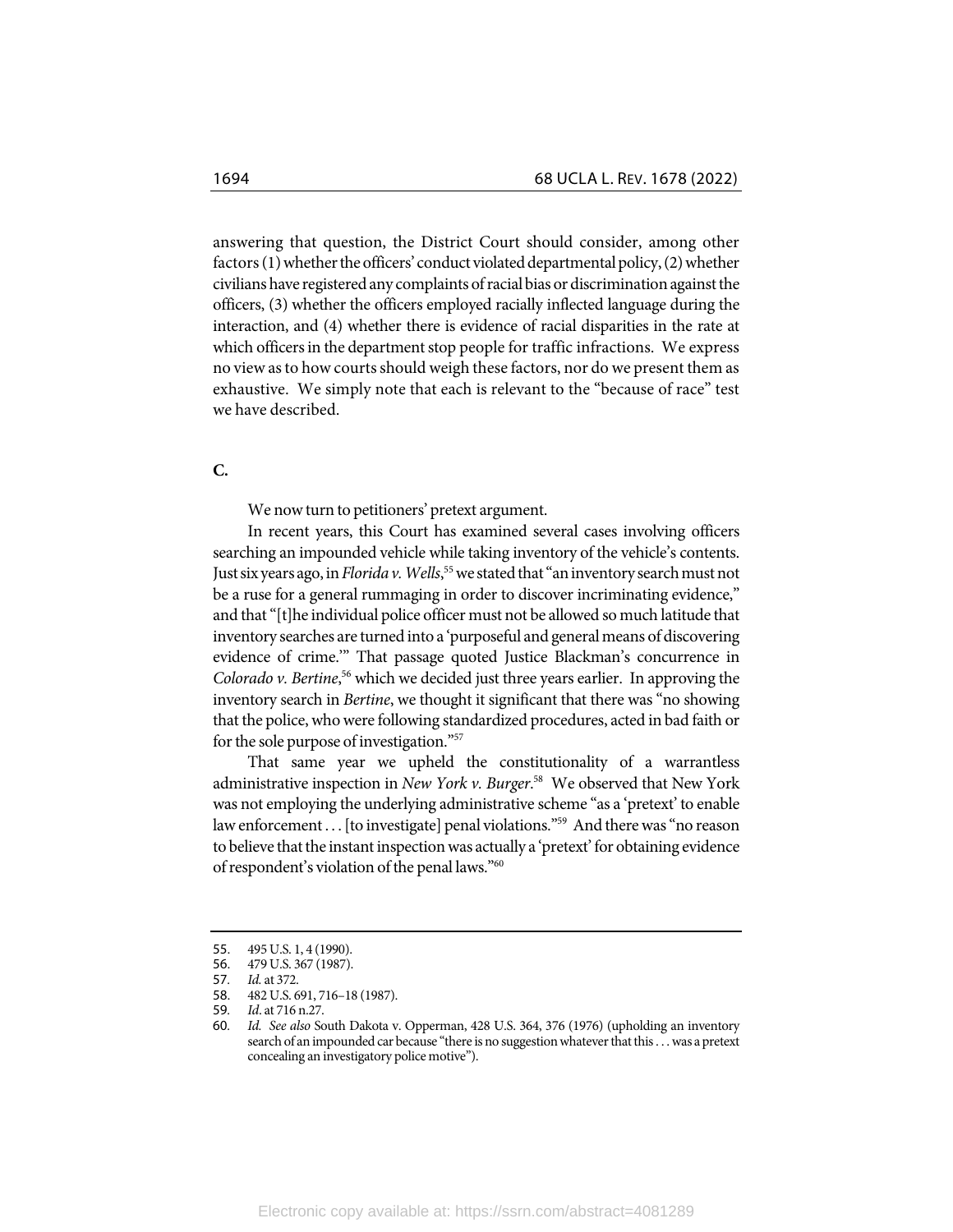In each of the preceding cases we either explicitly or implicitly recognized that pretextual searches could violate the Fourth Amendment. Our dissenting colleagues do not quarrel with that conclusion. Instead, they perceive what they believe is an important distinction: In those cases, unlike here, the government lacked any probable cause. According to the dissent, this distinction makes all the difference:

> [O]nly an undiscerning reader would regard [the inventory] cases as endorsing the principle that ulterior motives can invalidate police conduct that is justifiable on the basis of probable cause to believe that a violation of law has occurred. In each case we were addressing the validity of a search conducted in the absence of probable cause. Our quoted statements simply explain that the exemption from the need for probable cause (and warrant), which is accorded to searches made for the purpose of inventory or administrative regulation, is not accorded to searches that are not made for those purposes.<sup>61</sup>

Formally, the dissent is entirely right. Unlike the inventory or administrative search cases in which the government typically lacks probable cause, the D.C. vice officers undisputedly had probable cause to believe that petitioners committed multiple traffic infractions. Substantively, however, the dissent identifies a distinction without a difference.

Given the catalogue of traffic code regulations in any given city, it is virtually impossible to drive a car without committing some infraction. $62$  The D.C. traffic code, as the following regulations reflect, is no exception:

> The driver of a vehicle shall not follow another vehicle more closely than is reasonable and prudent, having due regard for the speed of the vehicles and the traffic upon and the condition of the roadway; both the approach for a right turn and a right turn shall be made as close as practicable to the right-hand curb or edge or the roadway; no person shall start a vehicle which is stopped, standing, or parked unless and until the movement can be made with reasonable safety; an operator shall, when operating a vehicle, give full time and attention to the operation of the vehicle; a signal of intention to turn right or left when required shall be given continuously during not less than the last one hundred feet (100 ft.) traveled by the vehicle before turning; no vehicle

<sup>61</sup>. Whren v. United States, 517 U.S. 806, 811–12 (1996).

<sup>62</sup>. Justice Scalia has previously acknowledged the breath of common traffic laws, having noted that "[w]e know that no local police force can strictly enforce the traffic laws, or it would arrest half the driving population on any given morning." Morrison v. Olson, 487 U.S. 654, 727-28 (1988)(Scalia,J., dissenting).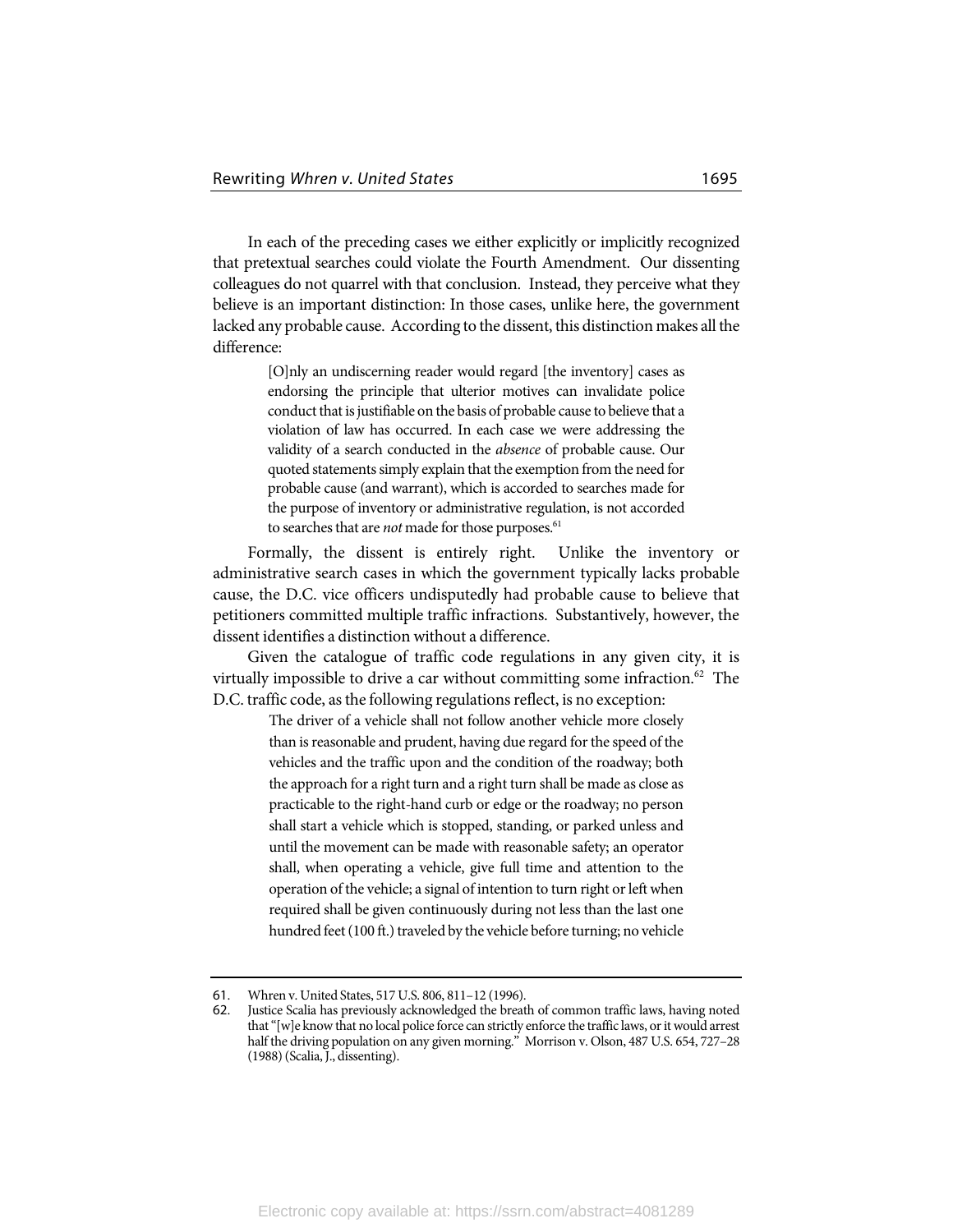operated on the highways of the District shall have any object attached to or suspended from the rearview mirror or rearview mirror bracket.<sup>63</sup>

Considering the sprawling traffic codesin D.C. and elsewhere, only in the most formalistic sense does a probable cause requirement constrain a police officer's power to stop a motorist. Thus, while inventory searches are suspicion-less police intrusions in a *de jure* sense (police officers need no objective suspicion to conduct inventory searches), traffic stops are suspicion-less police intrusions in a de facto sense (the formal probable cause requirement does not, in practice, constrain an officer's authority to conduct a traffic stop). $64$  For this reason, the inventory cases and their pretext analyses are more relevant to the present case than the dissent suggests. Critically, not a single one of the foregoing decisions confined our concerns about pretextual police intrusions only to those instances where officers lacked probable cause, or only to the inventory and administrative search context.<sup>65</sup>

Accordingly, we find that our inventory and investigatory precedents are relevant to the question at hand. We do not suggest, however, that our decision is underpinned by these cases alone. In addition to this body of law, the Fourth Amendment's requirement that we balance parties' interests—the government's law enforcement interests against people's interest in privacy and security—weighs against pretextual stops.

<sup>63</sup>. D.C. Mun. Regs.tit. 18 §§ 2201.9, 2203.3, 2206.1, 2213.4, 2204.4, 2213.7 (1995).

<sup>64</sup>. Nearly 25 years ago, Justice Marshall articulated similar concerns about pretextual stops. See United States v. Robinson, 414 U.S. 218, 248 (1973) (Marshall, J., dissenting) ("There is always the possibility that a police officer, lacking probable cause to obtain a search warrant, will use a traffic arrest as a pretext to conduct a search. I suggest this possibility not to impugn the integrity of our police, but merely to point out that case-by-case adjudication will always be necessary to determine whether a full arrest was effected for purely legitimate reasons or, rather, as a pretext for searching the arrestee. 'An arrest may not be used as a pretext to search for evidence.'" (citations omitted)).

<sup>65</sup>. Steagald v. United States, 451 U.S. 204, 215 (1981)(noting that an arrestwarrant for one party is not a surrogate to search a third party's home and that a warrant may not serve as a "pretext for entering a home in which the police have a suspicion, but not probable cause to believe, that illegal activity is taking place"); United States v. Lefkowitz, 285 U.S. 452, 467 (1932) (holding that an arrest warrant "may not be used as a pretext to search for evidence"); Jones v. United States, 357 U.S. 493, 500 (1958) (suppressing evidence where "testimony of the federal officers makes clear beyond dispute that their purpose in entering was to search . . . not to arrest"); New York v. Class, 475 U.S. 106, 122 n. (1986) (Powell, J., concurring) (police officer may enter car to obtain VIN, but "an officer may not use VIN inspection as a pretext for searching a vehicle for contraband or weapons"); Texas v. Brown, 460 U.S. 730, 743 (1983) (upholding evidence obtained at a roadblockwhere "[t]he circumstances of this meeting . . . give no suggestion that the roadblock was a pretext whereby evidence of narcotics violation might be uncovered").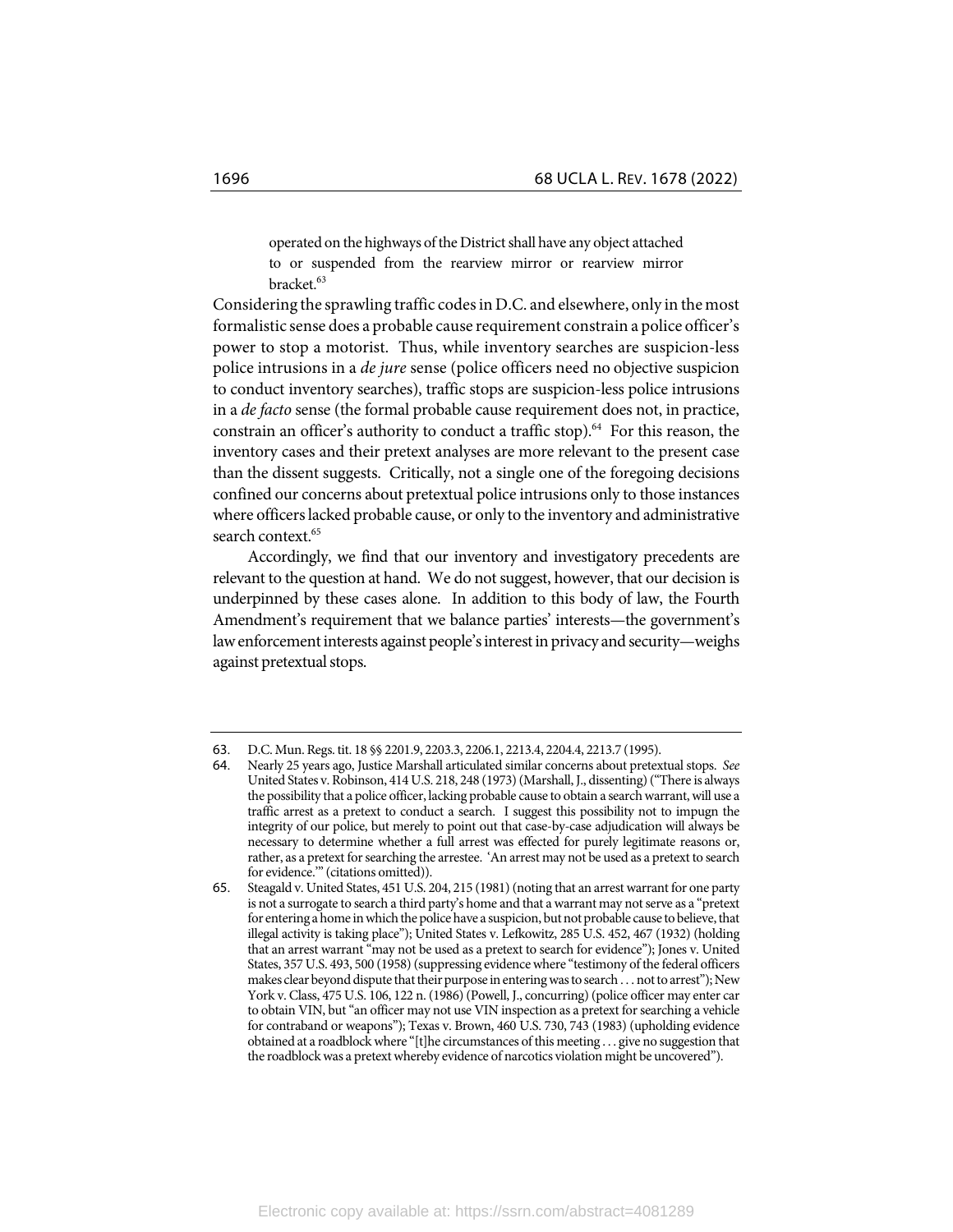As we noted above, probable cause is *often* sufficient to establish that a stop or search is reasonable. The government proposes that probable cause is always sufficient. As attractive as this proposed rule may be to the government, it contravenes our Fourth Amendment precedent and principles. Specifically, it conflicts with our prior command that, in determining whether a search or seizure is reasonable, we consider "all of the circumstances surrounding the search or seizure and the nature of the search or seizure itself."<sup>66</sup> Even when probable cause exists, we must balance the "intrusion on the individual's Fourth Amendment interests against [the] promotion of legitimate governmental interests."67

As with racially selective stops, the government does not claim to possess an affirmative interest in pretextual stops. Instead, it again describes its interest as promoting public safety through the enforcement of its traffic laws. This interest islegitimate.

We think it beyond dispute, however, that the public safety interest is only minimally advanced by having plainclothes officers in unmarked vehicles investigate minor traffic infractions. Indeed, the Metropolitan Police Department's own regulations prohibit such a practice except when the underlying conduct is "so grave that it poses and [sic] immediate threat" to the safety of others.<sup>68</sup> It may in fact hinder the underlying public safety goals by producing motorist confusion and alarm.

In contrast to the government'slegitimate but limited interest, the individual burden is significant. The Fourth Amendment "guarantees the privacy, dignity, and security of persons against certain arbitrary and invasive acts by officers of the Government or those acting at their direction."<sup>69</sup> Even ordinary traffic stops entail "a possibly unsettling show of authority."70 At best, traffic stops "interfere with freedom of movement, are inconvenient, and consume time."<sup>71</sup> At worst, they "create substantial anxiety" and can, in the most unfortunate circumstances, lead to injury or even death.<sup>72</sup> Such anxieties are no doubt more pronounced when a stop is conducted by plainclothes officers in unmarked cars. Under such circumstances,

<sup>66</sup>. United States v. Montoya de Hernandez, 473 U.S. 531, 537 (1985) (citation omitted); see also Cooper v.California, 386 U.S. 58, 59 (1967)("[W]hether a search and seizure is unreasonable within the meaning of the Fourth Amendment depends upon the facts and circumstances of each case").

<sup>67</sup>. Montoya de Hernandez, 473 U.S. at 537 (quoting United States v. Villamonte-Marquez, 462 U.S. 579, 588 (1983)).

<sup>68</sup>. METRO.POLICEDEP'T,WASH.,D.C.,GENERALORDER303.1, at pt.1(A)(2)(a)(4)(1992).

<sup>69</sup>. Skinner v.Ry. Lab. Execs.Ass'n, 489 U.S. 602, 613–14 (1989)(citations omitted).

<sup>70</sup>. Delaware v. Prouse, 440 U. S. 648, 657 (1979).

<sup>71</sup>. Id.

<sup>72</sup>. Id.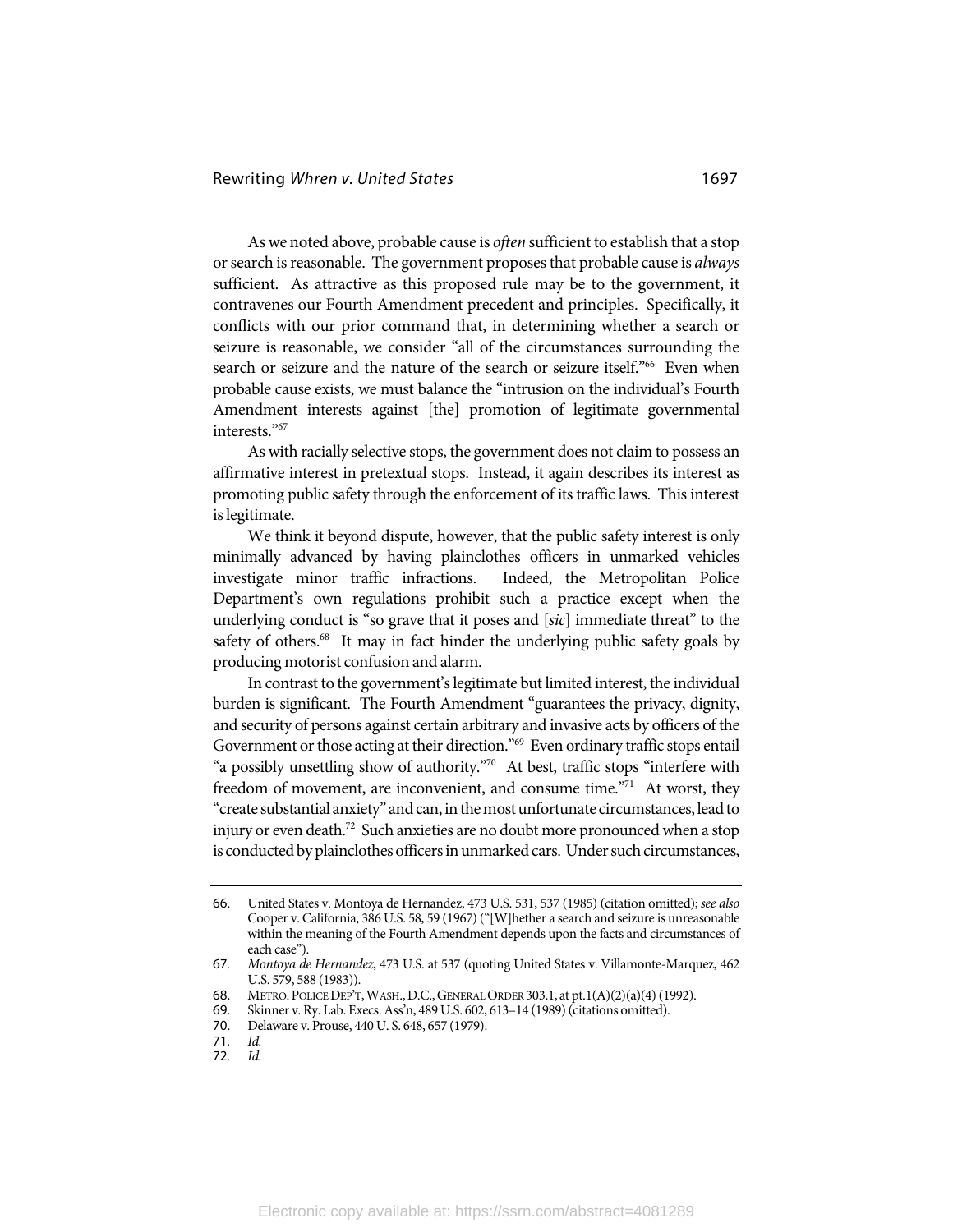we find it reasonable for a driver—let alone a jury—to suspect that a stop was motivated by something other than a simple traffic infraction.

Our dissenting colleagues would have us refrain from balancing the parties' interests altogether. They contend that "[w]ith rare exceptions not applicable here ... the result of [Fourth Amendment] balancing is not in doubt where the search or seizure is based upon probable cause." Those "rare exceptions," they say, concern searches or seizures conducted in an "extraordinary manner." Specifically, the dissent reads our case law as follows:

> Where probable cause has existed, the only cases in which we have found it necessary actually to perform the "balancing" analysisinvolved searches or seizures conducted in an extraordinary manner, unusually harmful to an individual's privacy or even physical interests—such as, for example, seizure by means of deadly force, see Tennessee v. Garner, 471 U.S. 1 (1985), unannounced entry into a home, see Wilson v. Arkansas, 514 U.S. 927 (1995), entry into a home without a warrant, see Welsh v. Wisconsin, 466 U.S. 740 (1984), or physical penetration of the body, see Winston v. Lee, 470 U.S. 753 (1985). The making of a traffic stop out of uniform does not remotely qualify as such an extreme practice, and so is governed by the usual rule that probable cause to believe the law has been broken "outbalances" private interest in avoiding police contact.73

We do not read our precedent so narrowly. To begin, we have never suggested that balancing is relevant only in the absence of probable cause, and we decline to do so here. Nor have we ever articulated, much less adopted, the dissent's "extraordinary manner" standard as a basis for determining when balancing is necessary or appropriate. It is true that we have not previously performed balancing in a case quite like this. But that simply reflects that in several relevant respects, this case presents a matter of first impression. And as such, we see no reason to retreat from the view that "the balancing of competing interests" is a "key principle of the Fourth Amendment."74

Even if we apply the dissent's newly devised standard, we find that this case is "extraordinary." The question presented implicates critical issues of police power and discretion: Is it reasonable under the Fourth Amendment for officers to stop a person to investigate a crime for which they lack probable cause (or, as discussed above, to engage in racial profiling), so long as they have probable cause that the person committed a traffic violation? Answering this question by balancing the

<sup>73</sup>. Whren v. United States, 517 U.S. 806, 818 (1996).

Michigan v. Summers, 452 U.S. 692, 700 n.12 (1981) (quoting Dunaway v. New York, 442 U.S. 200, 219 (1979)).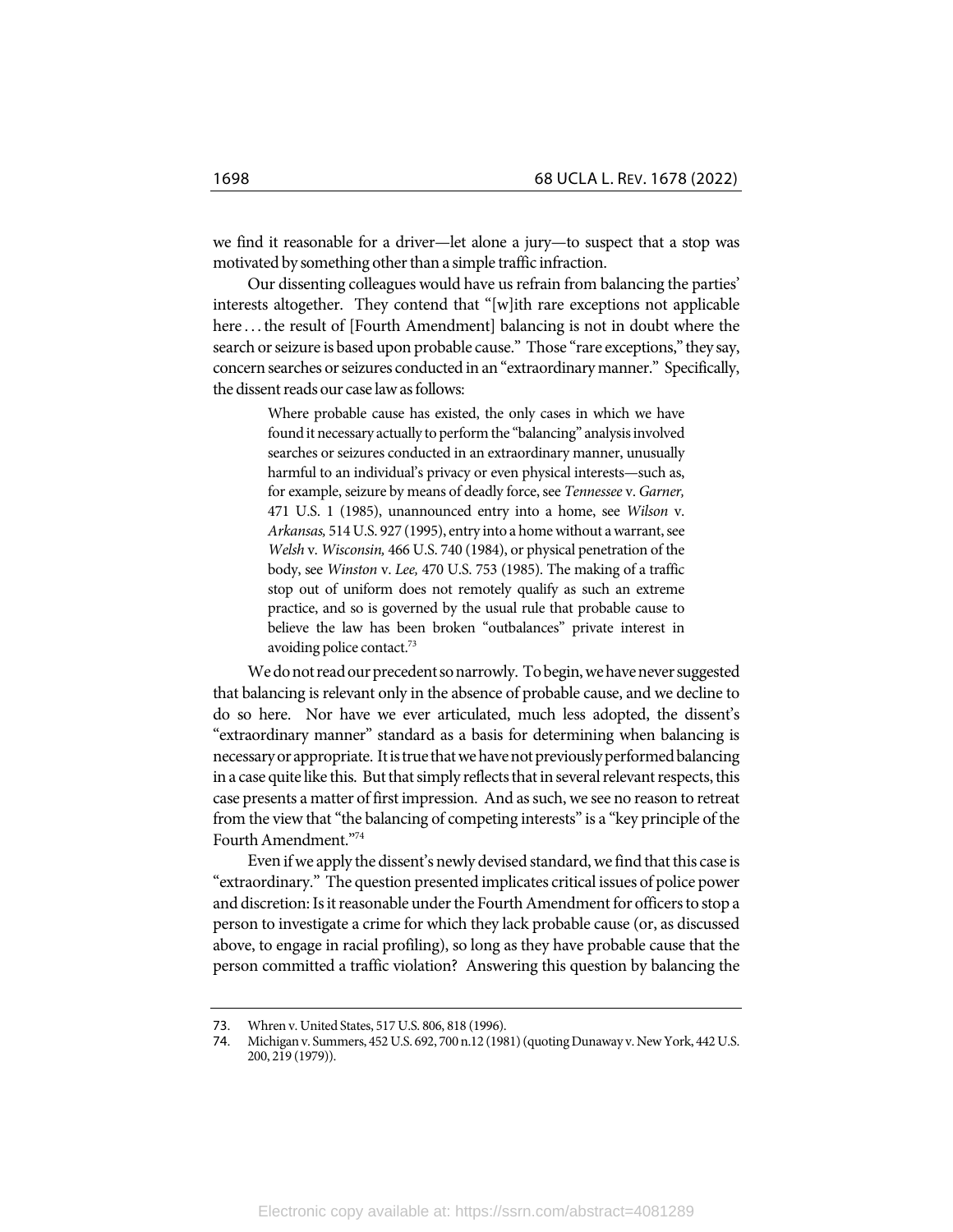parties' interestsis not only appropriate, but necessary to addressthe intersecting privacy, dignitary, and security harms present in pretextual and racially predicated stops.

We find ourselves compelled to remind our colleagues that concerns about abuse of discretion and police authority are not throwaway lines in our Fourth Amendment jurisprudence. To the contrary, they anchor this body of law. Specifically, we have stated that "persons in automobiles on public roadways may not for that reason alone have their travel and privacy interfered with at the unbridled discretion of police officers."<sup>75</sup> This statement echoes our historic understanding that the Fourth Amendment is skeptical of unbridled law enforcement discretion.<sup>76</sup>

We are unable to see how a regime that permits pretextual traffic stops under the veil of probable cause alignswith these basic principles. Given the ubiquity of traffic infractions, the government's proposed rule would afford officers discretion to single out and stop whomever they wish, whenever they wish, wherever they wish.<sup>77</sup> If unchecked, such discretion would invite arbitrary and capricious decisions, including racially selective ones, about whom to stop—affording officers the very "unconstrained discretion" that the Fourth Amendment is designed to prevent.78 We decline to adopt a standard that would doctrinally sanction such an abuse of police power.

Reaching the contrary conclusion would come dangerously close to legitimizing the precise kind of suspicion-less traffic stop that we declared unconstitutional in Prouse. There, we cautioned that "[w]ere the individual subject to unfettered governmental intrusion every time he entered an automobile, the security guaranteed by the Fourth Amendment would be

<sup>75</sup>. Prouse, 440 U.S. at 663.

<sup>76</sup>. See id. at 661 ("This kind of standardless and unconstrained discretion is the evil the Court has discerned when in previous cases it has insisted that the discretion of the official in the field be circumscribed, at least to some extent.").

<sup>77.</sup> The dissent contends that "we are aware of no principle that would allow us to decide at what point a code of law becomes so expansive and so commonly violated that infraction itself can no longer be the ordinary measure of the lawfulness of enforcement. And even if we could identify such exorbitant codes, we do not know by what standard (or what right) we would decide, as petitioners would have us do, which particular provisions are sufficiently important to merit enforcement." Whren, 517 U.S. at 818-19. The dissent would make this case harder than it is. Nothing in our opinion alters the authority of police to enforce the full breath of the traffic and vehicle regulations within their jurisdiction. We merely hold that in so doing, the Fourth Amendment prohibits police officers from weaponizing probable cause of a traffic infraction into pretext to investigate a crime for which probable cause islacking.

<sup>78</sup>. Prouse, 440 U.S. at 661.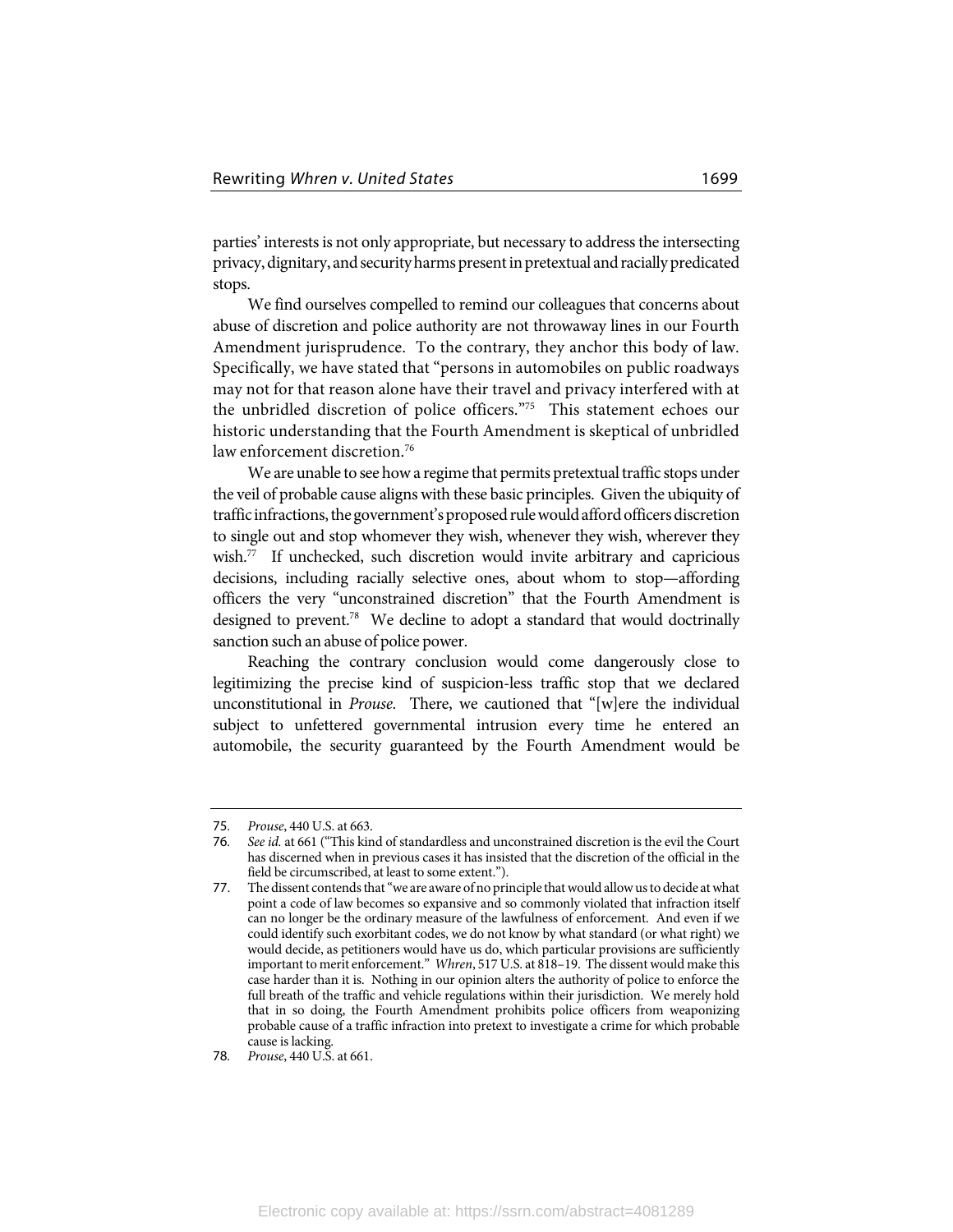seriously circumscribed."79 To put it finely, permitting law enforcement to perform pretextual stops risks subjecting every driver to "unfettered governmental intrusion every time" they drive.<sup>80</sup>

What, then, is our standard for determining whether an officer has employed a traffic stop pretextually? We think that the appropriate inquiry asks whether, under the totality of the circumstances, a reasonable police officer would have conducted the traffic stop. This is consistent both with our preceding race discrimination analysis and this Court's Fourth Amendment jurisprudence more broadly.

The dissent contends that this reasonableness inquiry is unmanageable because it would require us "to plumb the collective consciousness of law enforcement."<sup>81</sup> To the extent that is true, our test is no less manageable than the numerous totality of the circumstances frameworks scattered across our jurisprudence, including earlier Fourth Amendment decisions.<sup>82</sup> For example, to determine whether a person was seized, courts must ask whether, under the

<sup>79</sup>. Id. at 662–63. Of course, there are distinctions between Prouse and the case before us. Unlike in Prouse, we assume that the officers here possessed probable cause to stop petitioners. But as we have explained, police officers will almost always possess probable cause in the traffic stop context. For this reason, Prouse's core logic extends to this case.

<sup>80</sup>. We parenthetically note one additional reason to conclude that pretextual stops are unreasonable under Fourth Amendment law. Pretextual stops contravene our Fourth Amendment concerns about scope. Consider the following. Whereas reasonable suspicion that a person is armed and dangerous would permit an officer to frisk that person for weapons, reasonable suspicion does not permit that same officer to conduct an exploratory search into that person's pocket for drugs. See Terry v. Ohio, 392 U.S. 1 (1968); Coolidge v. New Hampshire, 403 U.S. 443 (1971). Similarly, while probable cause of criminal activity is generally sufficient to justify an arrest, probable cause does not justify seizing a person by shooting them dead. See Tennessee v. Garner, 471 U.S. 1 (1985). See also Graham v. Connor, 490 U.S. 386, 394 (1989); City of Oklahoma City v. Tuttle, 471 U.S. 808, 816–17 (1985). And while a warrant might afford an officer the right to search every room in a house for a stolen television, that same warrant may not justify an exploratory search of cabinets for drugs. See Coolidge, 403 U.S. at 466–67. In this case, the government is effectively asking this Court to permit police officers to broaden the scope of the purpose for a particular seizure—a traffic stop—without broadening the underlying justification. Under the government's rule, probable cause of a traffic infraction would permit an officer to stop a motorist to investigate a wholly unrelated reason for which no objective suspicion exists. Probable cause that a driver violated traffic laws authorizes the police to conduct a stop for that—but not some other purpose. Stopping the person for an unrelated reason, and one that lacks the predicate level of objective suspicion, shares material traits with an officer who looks through medicine cabinets when the warrant authorizes a search for a television, or conducts a full search of a person when that officer has only reasonable suspicion that the person is armed and dangerous. In each instance, the officer has exceeded the scope justified by the objective evidence.

<sup>81.</sup> *Whren*, 517 U.S. at 815.<br>82. The search inquiry is al The search inquiry is also, effectively, a totality of the circumstances analysis in which we ask whether the government intrudes upon an expectation of privacy that society deems legitimate. See Katz v. United States, 389 U.S. 347 (1967).